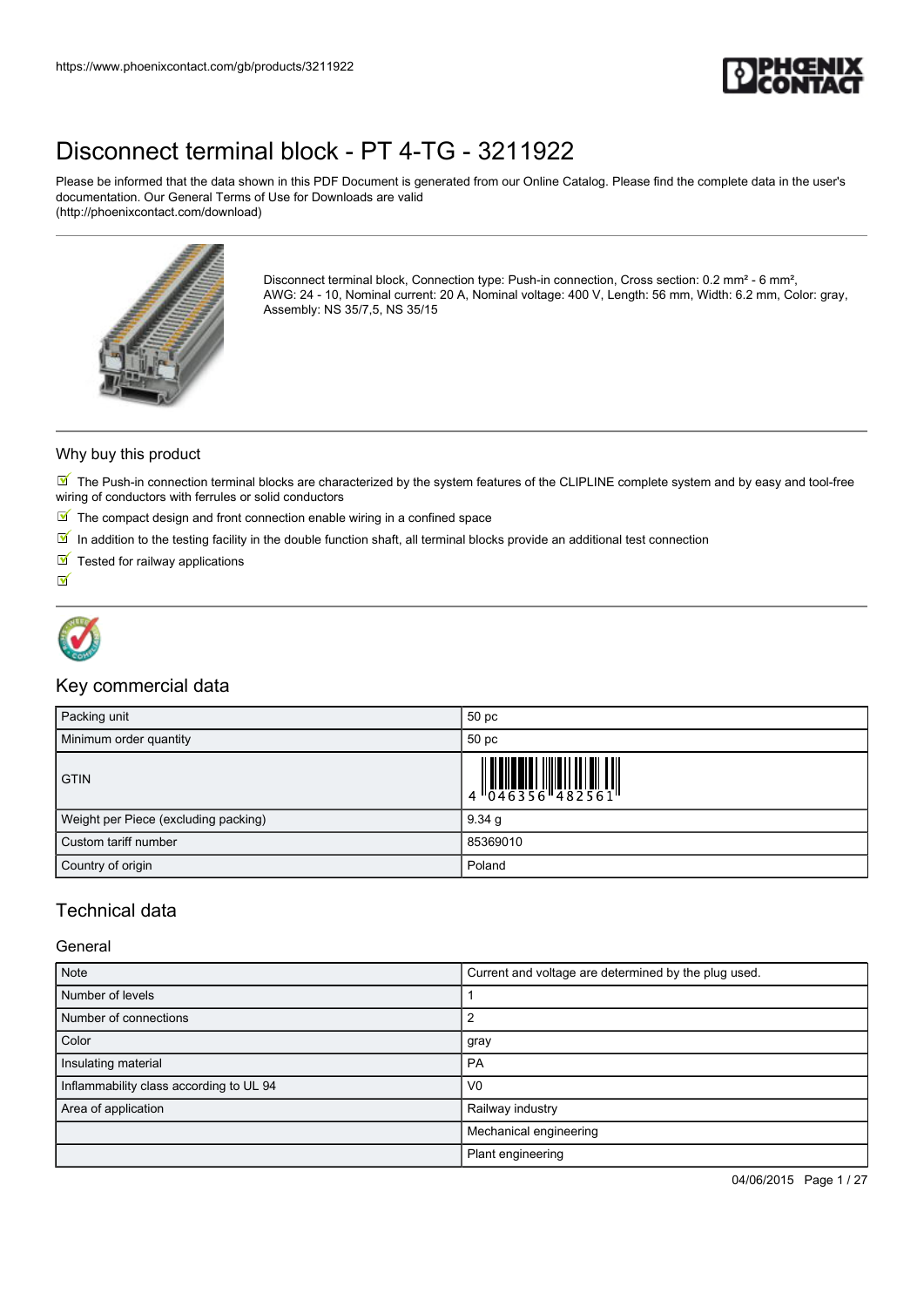

### Technical data

#### General

| Maximum load current                                                               | 20 A                                                         |  |
|------------------------------------------------------------------------------------|--------------------------------------------------------------|--|
| Rated surge voltage                                                                | 6 kV                                                         |  |
| Pollution degree                                                                   | 3                                                            |  |
| Surge voltage category                                                             | Ш                                                            |  |
| Insulating material group                                                          |                                                              |  |
| Connection in acc. with standard                                                   | IEC 60947-7-1                                                |  |
| Maximum load current                                                               | 20 A                                                         |  |
| Nominal current $I_N$                                                              | 20 A                                                         |  |
| Nominal voltage U <sub>N</sub>                                                     | 400 V (Current and voltage are determined by the plug used.) |  |
| Maximum load current                                                               | 20 A                                                         |  |
| Open side panel                                                                    | ja                                                           |  |
| Shock protection test specification                                                | DIN EN 50274 (VDE 0660-514):2002-11                          |  |
| Back of the hand protection                                                        | guaranteed                                                   |  |
| Finger protection                                                                  | guaranteed                                                   |  |
| Surge voltage test setpoint                                                        | 7.3 kV                                                       |  |
| Result of surge voltage test                                                       | Test passed                                                  |  |
| Power frequency withstand voltage setpoint                                         | 1.89 kV                                                      |  |
| Result of power-frequency withstand voltage test                                   | Test passed                                                  |  |
| Checking the mechanical stability of terminal points (5 x conductor<br>connection) | Test passed                                                  |  |
| Bending test rotation speed                                                        | 10 rpm                                                       |  |
| Bending test turns                                                                 | 135                                                          |  |
| Bending test conductor cross section/weight                                        | $0.2$ mm <sup>2</sup> / $0.2$ kg                             |  |
|                                                                                    | 4 mm <sup>2</sup> / 0.9 kg                                   |  |
|                                                                                    | 6 mm <sup>2</sup> / 1.4 kg                                   |  |
| Result of bending test                                                             | Test passed                                                  |  |
| Conductor cross section tensile test                                               | $0.2$ mm <sup>2</sup>                                        |  |
| Tractive force setpoint                                                            | 10N                                                          |  |
| Conductor cross section tensile test                                               | $4 \text{ mm}^2$                                             |  |
| Tractive force setpoint                                                            | 60 N                                                         |  |
| Conductor cross section tensile test                                               | $6 \text{ mm}^2$                                             |  |
| Tractive force setpoint                                                            | 80N                                                          |  |
| Tensile test result                                                                | Test passed                                                  |  |
| Tight fit on carrier                                                               | <b>NS 35</b>                                                 |  |
| Setpoint                                                                           | 1 N                                                          |  |
| Result of tight fit test                                                           | Test passed                                                  |  |
| Requirements, voltage drop                                                         | $\leq 6.4$ mV                                                |  |
| Result of voltage drop test                                                        | Test passed                                                  |  |
| Temperature-rise test                                                              | Test passed                                                  |  |
| Conductor cross section short circuit testing                                      | $2.5$ mm <sup>2</sup>                                        |  |
| Short-time current                                                                 | 0.3 kA                                                       |  |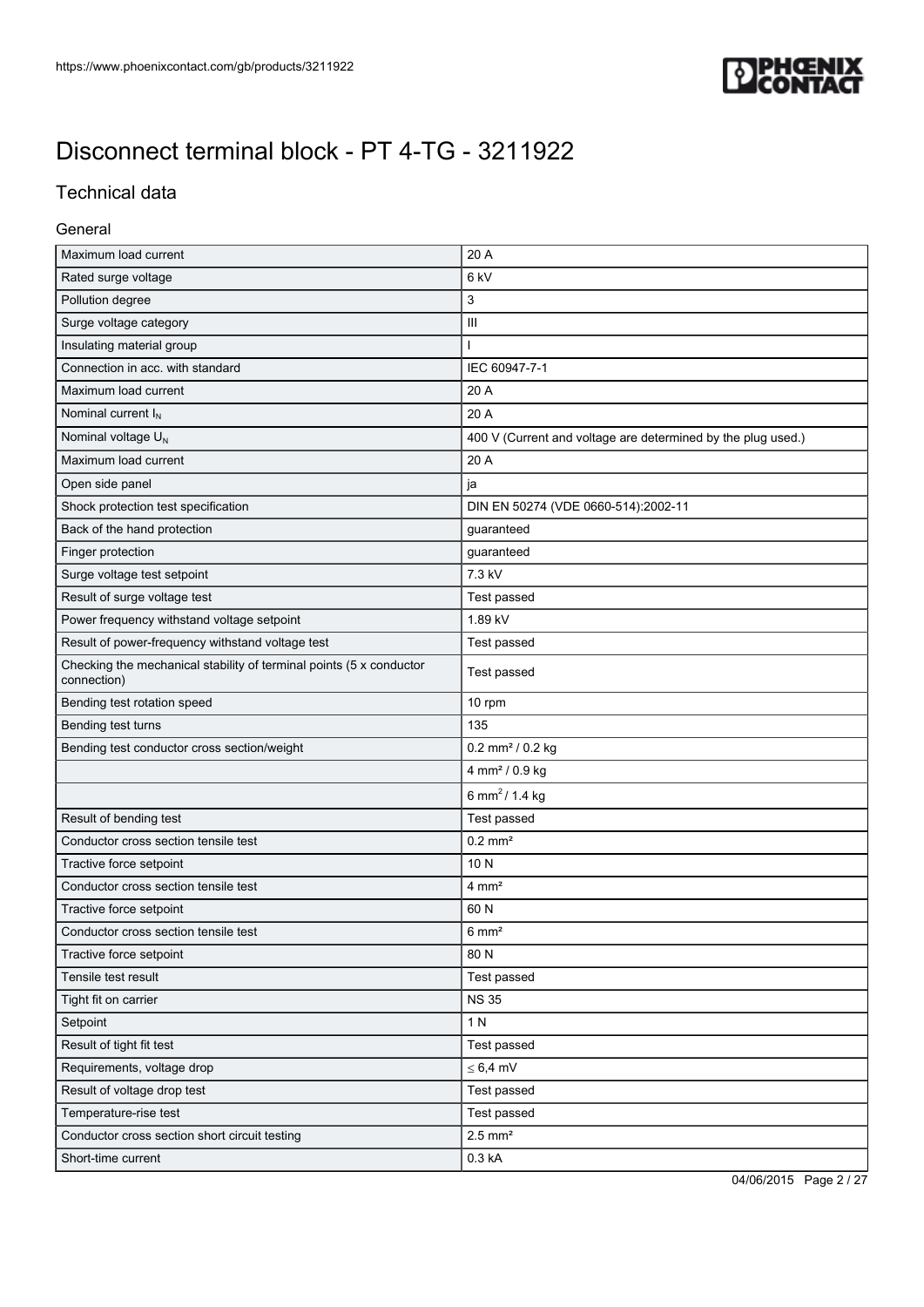

### Technical data

### General

| Short circuit stability result                                              | <b>Test passed</b>                                  |
|-----------------------------------------------------------------------------|-----------------------------------------------------|
| Ageing test for screwless modular terminal block temperature cycles         | 192                                                 |
| Result of aging test                                                        | Test passed                                         |
| Proof of thermal characteristics (needle flame) effective duration          | 30 <sub>s</sub>                                     |
| Result of thermal test                                                      | Test passed                                         |
| Test specification, oscillation, broadband noise                            | DIN EN 50155 (VDE 0115-200):2008-03                 |
| Test spectrum                                                               | Service life test category 1, class B, body mounted |
| <b>Test frequency</b>                                                       | $f_1 = 5$ Hz to $f_2 = 150$ Hz                      |
| <b>ASD level</b>                                                            | 1.857 $(m/s^2)^2$ /Hz                               |
| Acceleration                                                                | 0.8q                                                |
| Test duration per axis                                                      | 5h                                                  |
| <b>Test directions</b>                                                      | X-, Y- and Z-axis                                   |
| Oscillation, broadband noise test result                                    | Test passed                                         |
| Test specification, shock test                                              | DIN EN 50155 (VDE 0115-200):2008-03                 |
| Shock form                                                                  | Half-sine                                           |
| Acceleration                                                                | 5 <sub>g</sub>                                      |
| Shock duration                                                              | 30 ms                                               |
| Number of shocks per direction                                              | 3                                                   |
| <b>Test directions</b>                                                      | X-, Y- and Z-axis (pos. and neg.)                   |
| Shock test result                                                           | Test passed                                         |
| Temperature index, insulating material (DIN EN 60216-1 (VDE<br>$0304 - 21)$ | 130 °C                                              |
| Static insulating material application in cold                              | $-60 °C$                                            |
|                                                                             |                                                     |

#### Dimensions

| Width            | $6.2 \text{ mm}$ |
|------------------|------------------|
| End cover width  | $2.2 \text{ mm}$ |
| Length           | 56 mm            |
| Height NS 35/7,5 | 36.5 mm          |
| Height NS 35/15  | 44 mm            |

#### Connection data

| Connection in acc. with standard           | IEC 60947-7-1      |
|--------------------------------------------|--------------------|
| Connection method                          | Push-in connection |
| Conductor cross section solid min.         | $0.2 \text{ mm}^2$ |
| Conductor cross section solid max.         | $6 \text{ mm}^2$   |
| Conductor cross section AWG min.           | 24                 |
| Conductor cross section AWG max.           | 10                 |
| Conductor cross section flexible min.      | $0.2 \text{ mm}^2$ |
| Conductor cross section flexible max.      | $4 \text{ mm}^2$   |
| Min. AWG conductor cross section, flexible | 24                 |
| Max. AWG conductor cross section, flexible | 12                 |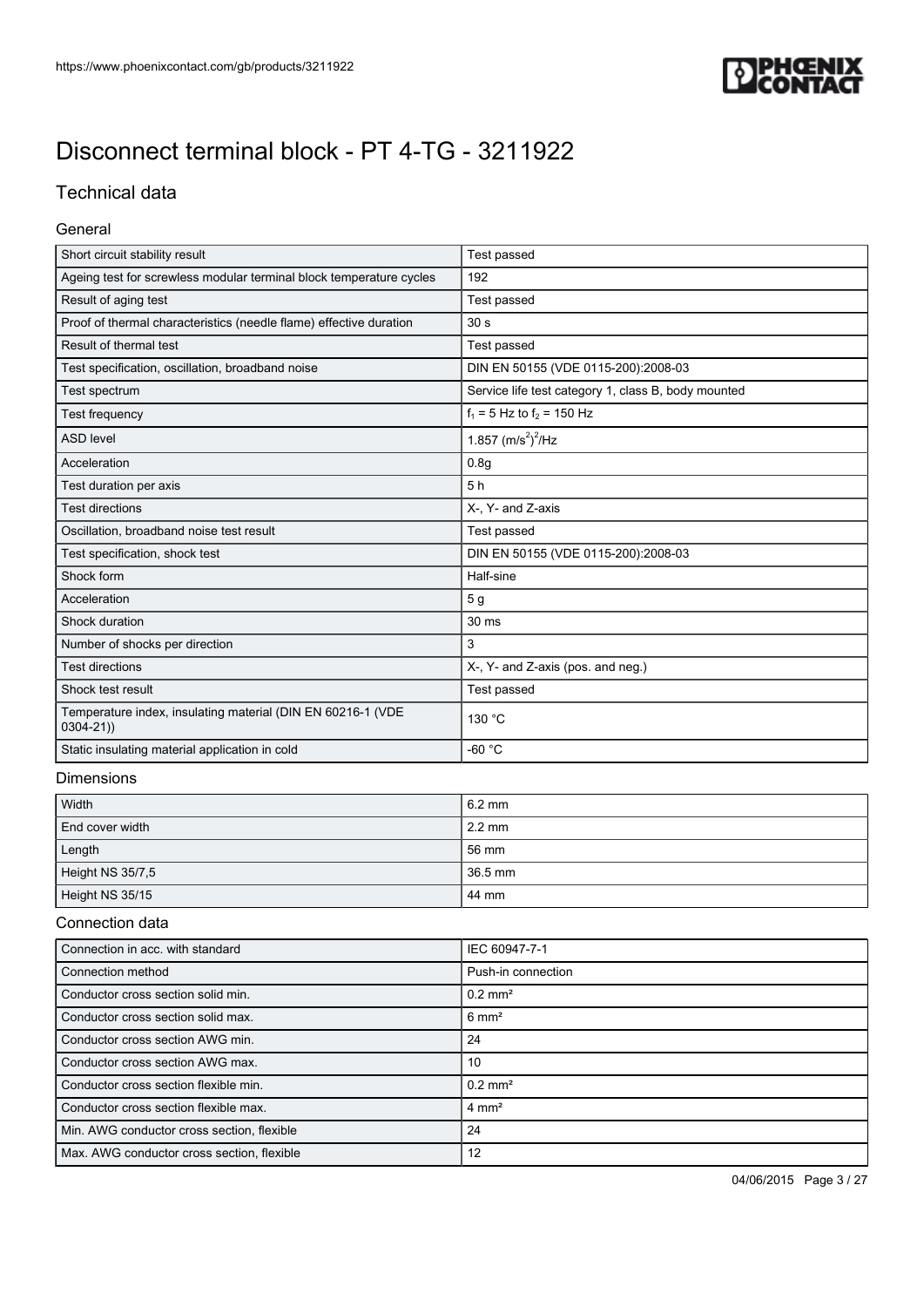

### Technical data

### Connection data

| Conductor cross section flexible, with ferrule without plastic sleeve min.                 | $0.25$ mm <sup>2</sup> |
|--------------------------------------------------------------------------------------------|------------------------|
| Conductor cross section flexible, with ferrule without plastic sleeve max.                 | $4 \text{ mm}^2$       |
| Conductor cross section flexible, with ferrule with plastic sleeve min.                    | $0.25$ mm <sup>2</sup> |
| Conductor cross section flexible, with ferrule with plastic sleeve max.                    | $4 \text{ mm}^2$       |
| 2 conductors with same cross section, stranded, TWIN ferrules with<br>plastic sleeve, min. | $0.5$ mm <sup>2</sup>  |
| 2 conductors with same cross section, stranded, TWIN ferrules with<br>plastic sleeve, max. | $1 \text{ mm}^2$       |
| Stripping length                                                                           | 10 mm $\dots$ 12 mm    |
| Internal cylindrical gage                                                                  | A4                     |

### Classifications

### eCl@ss

| eCl@ss 4.0 | 27141121 |
|------------|----------|
| eCl@ss 4.1 | 27141121 |
| eCl@ss 5.0 | 27141120 |
| eCl@ss 5.1 | 27141120 |
| eCl@ss 6.0 | 27141120 |
| eCl@ss 7.0 | 27141120 |
| eCl@ss 8.0 | 27141126 |

### ETIM

| <b>ETIM 2.0</b>     | EC000897 |
|---------------------|----------|
| <b>ETIM 3.0</b>     | EC000897 |
| ETIM 4.0            | EC000902 |
| ETIM <sub>5.0</sub> | EC000902 |

#### UNSPSC

| UNSPSC 6.01          | 30211811 |
|----------------------|----------|
| <b>UNSPSC 7.0901</b> | 39121410 |
| <b>UNSPSC 11</b>     | 39121410 |
| <b>UNSPSC 12.01</b>  | 39121410 |
| UNSPSC 13.2          | 39121410 |

### Approvals

Approvals

#### Approvals

UL Recognized / cUL Recognized / GL / CSA / LR / VDE Zeichengenehmigung / IECEE CB Scheme / NK / EAC / BV / cULus Recognized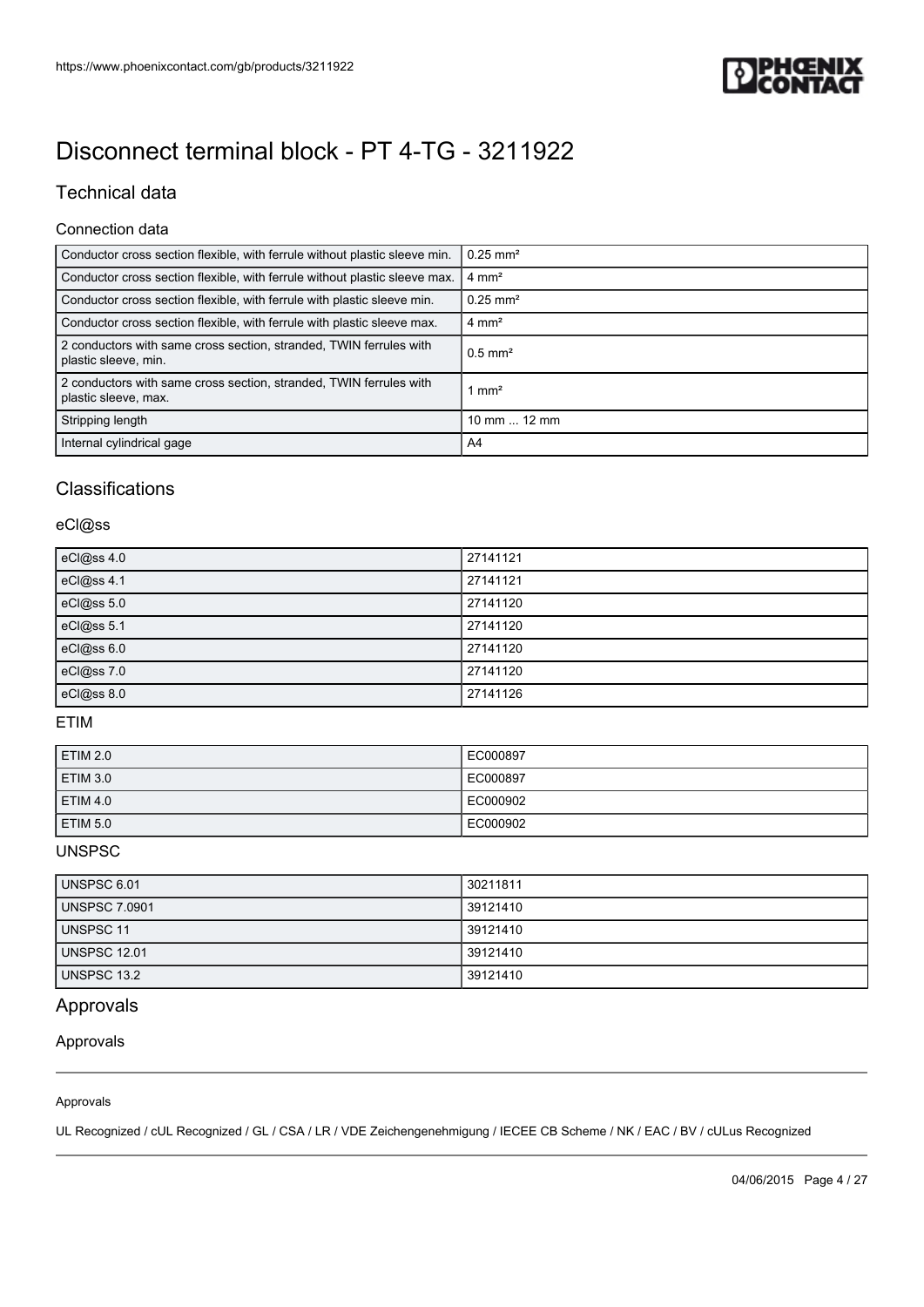

### Approvals

Ex Approvals

#### Approvals submitted

#### Approval details

 $\overline{1}$ 

| UL Recognized <b>W</b>     |           |         |
|----------------------------|-----------|---------|
|                            | B         | ◡       |
| mm <sup>2</sup> /AWG/kcmil | $24 - 10$ | $24-10$ |
| Nominal current IN         | 20 A      | 20 A    |
| Nominal voltage UN         | 300 V     | 300 V   |

# cUL Recognized **PN**

|                            | D       | ◡               |
|----------------------------|---------|-----------------|
| Im <sup>2</sup> /AWG/kcmil | $24-10$ | $24-10$         |
| Nominal current IN         | 20A     | $^{\circ}$ 20 A |
| Nominal voltage UN         | 300 V   | 300 V           |

GL

 $\Gamma$ 

| $_{CSA}$                   |         |         |  |  |
|----------------------------|---------|---------|--|--|
|                            | B       | С       |  |  |
| mm <sup>2</sup> /AWG/kcmil | $26-10$ | $26-10$ |  |  |
| Nominal current IN         | 20A     | 20 A    |  |  |
| Nominal voltage UN         | 300 V   | 300 V   |  |  |

LR

r

| VDE Zeichengenehmigung     |             |
|----------------------------|-------------|
|                            |             |
| mm <sup>2</sup> /AWG/kcmil | $0.2 - 4.0$ |
| Nominal current IN         | 20 A        |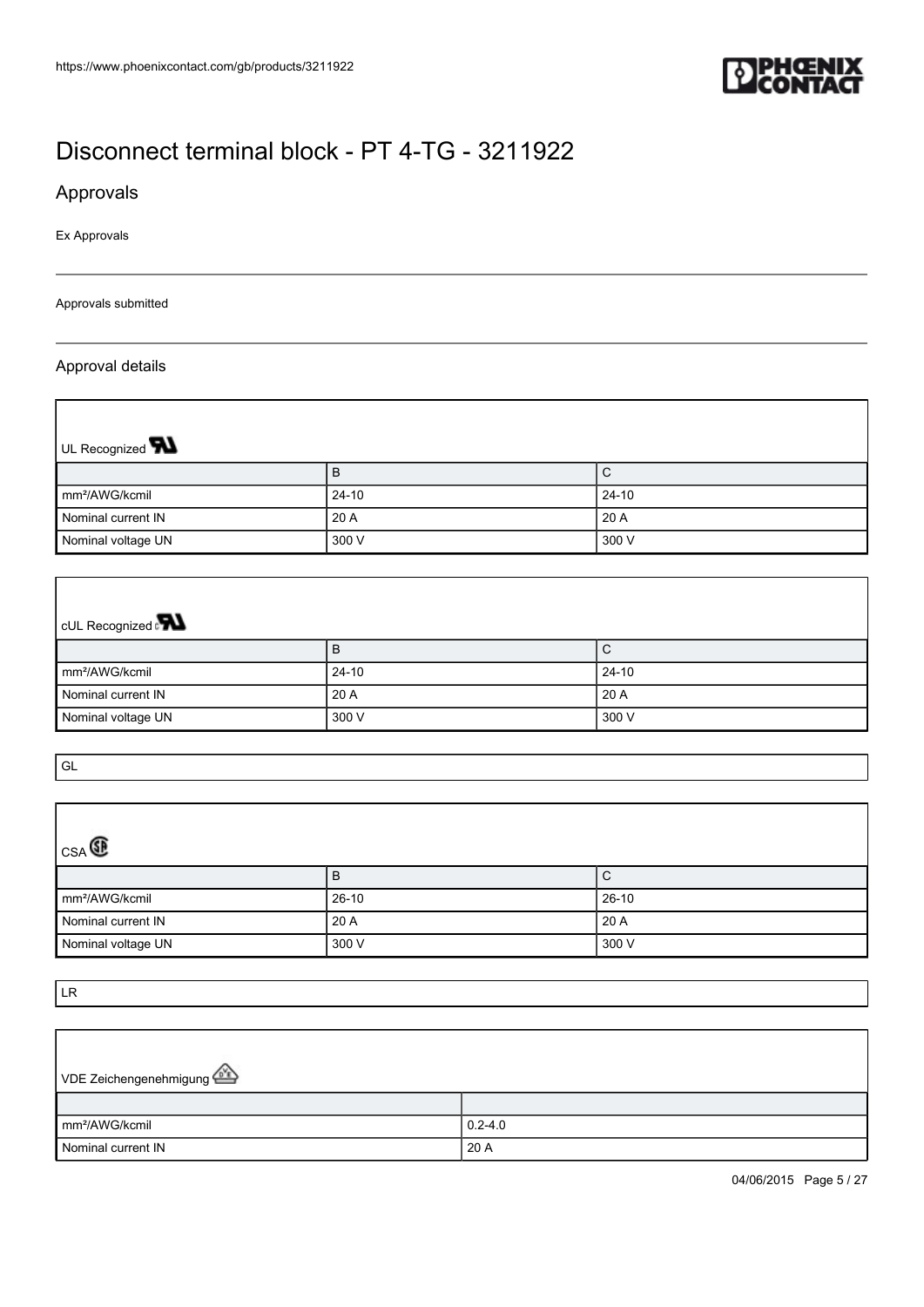

### Approvals

| Nominal voltage UN | 400 $\sqrt{ }$ |
|--------------------|----------------|

| <b>ECEE CB Scheme</b> |       |  |
|-----------------------|-------|--|
|                       |       |  |
| Nominal current IN    | 20 A  |  |
| Nominal voltage UN    | 400 V |  |

NK

EAC

BV

cULus Recognized a **Wus** 

#### Accessories

Accessories Documentation

[Mounting material - PT-IL - 3208090](https://www.phoenixcontact.com/gb/products/3208090)

Operating decal for the push-in Technology



End block

[End clamp - CLIPFIX 35 - 3022218](https://www.phoenixcontact.com/gb/products/3022218)



Quick mounting end clamp for NS 35/7,5 DIN rail or NS 35/15 DIN rail, with marking option, width: 9.5 mm, color: gray

04/06/2015 Page 6 / 27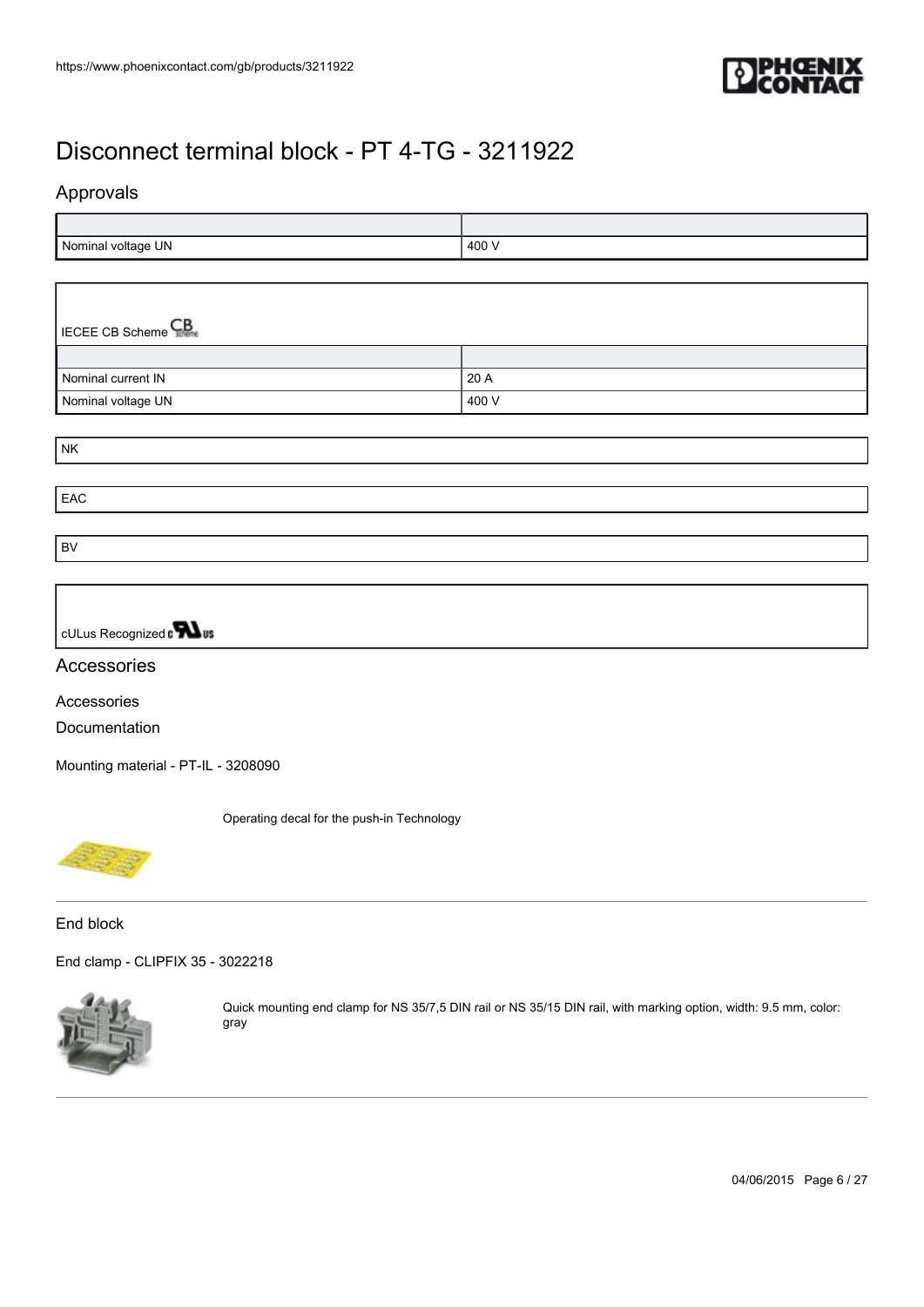

### Accessories

[End clamp - CLIPFIX 35-5 - 3022276](https://www.phoenixcontact.com/gb/products/3022276)



Quick mounting end clamp for NS 35/7,5 DIN rail or NS 35/15 DIN rail, with marking option, with parking option for FBS...5, FBS...6, KSS 5, KSS 6, width: 5.15 mm, color: gray

#### [End clamp - E/NS 35 N - 0800886](https://www.phoenixcontact.com/gb/products/0800886)



End clamp, width: 9.5 mm, color: gray

End cover

[End cover - D-ST 4 - 3030420](https://www.phoenixcontact.com/gb/products/3030420)



End cover, Length: 55.9 mm, Width: 2.2 mm, Height: 29 mm, Color: gray

Insulating sleeve

[Insulating sleeve - MPS-IH WH - 0201663](https://www.phoenixcontact.com/gb/products/0201663)



Insulating sleeve, Color: white

[Insulating sleeve - MPS-IH RD - 0201676](https://www.phoenixcontact.com/gb/products/0201676)



Insulating sleeve, Color: red

04/06/2015 Page 7 / 27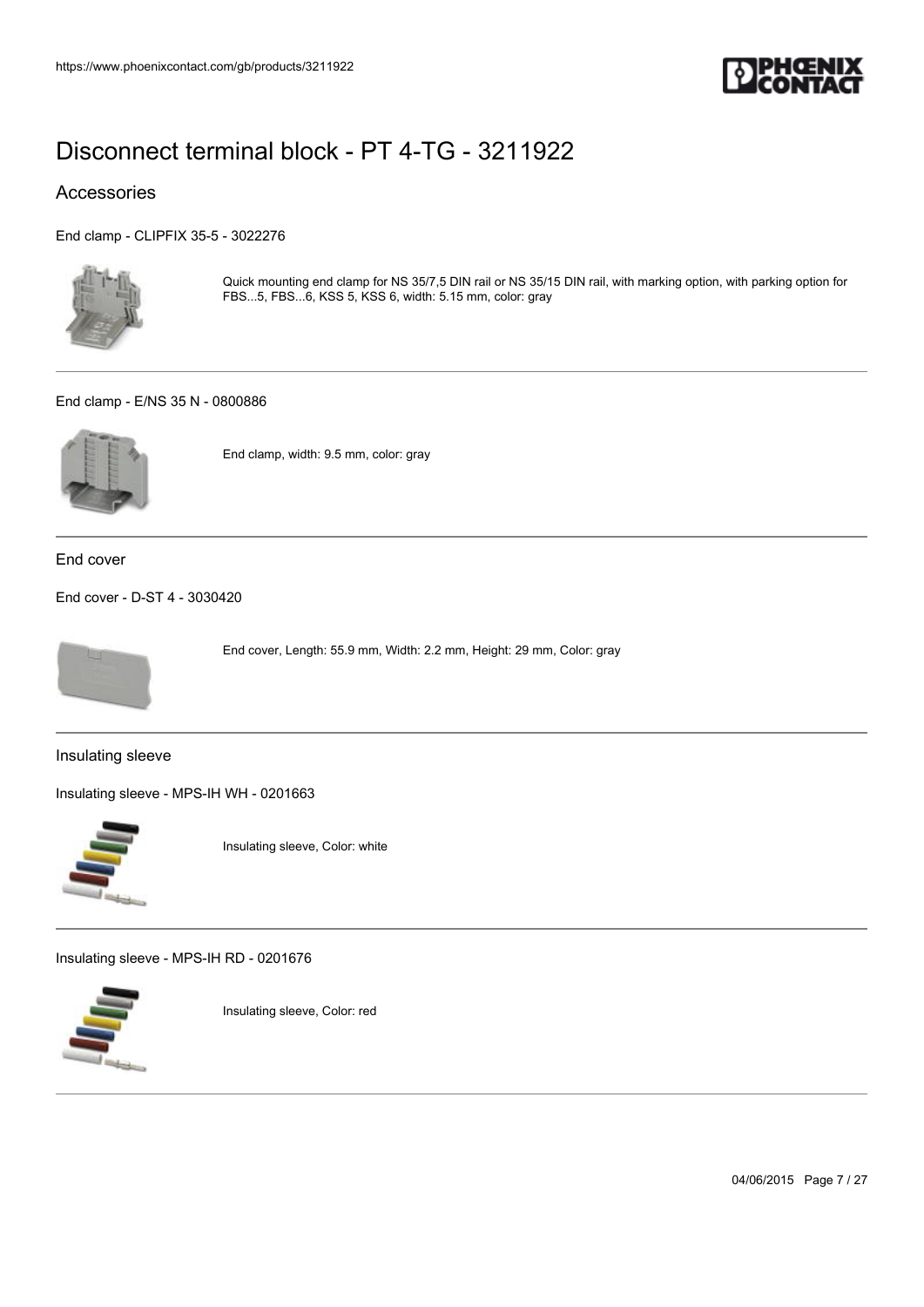

### Accessories

[Insulating sleeve - MPS-IH BU - 0201689](https://www.phoenixcontact.com/gb/products/0201689)



Insulating sleeve, Color: blue

[Insulating sleeve - MPS-IH YE - 0201692](https://www.phoenixcontact.com/gb/products/0201692)



Insulating sleeve, Color: yellow

[Insulating sleeve - MPS-IH GN - 0201702](https://www.phoenixcontact.com/gb/products/0201702)



Insulating sleeve, Color: green

[Insulating sleeve - MPS-IH GY - 0201728](https://www.phoenixcontact.com/gb/products/0201728)



Insulating sleeve, Color: gray

[Insulating sleeve - MPS-IH BK - 0201731](https://www.phoenixcontact.com/gb/products/0201731)



Insulating sleeve, Color: black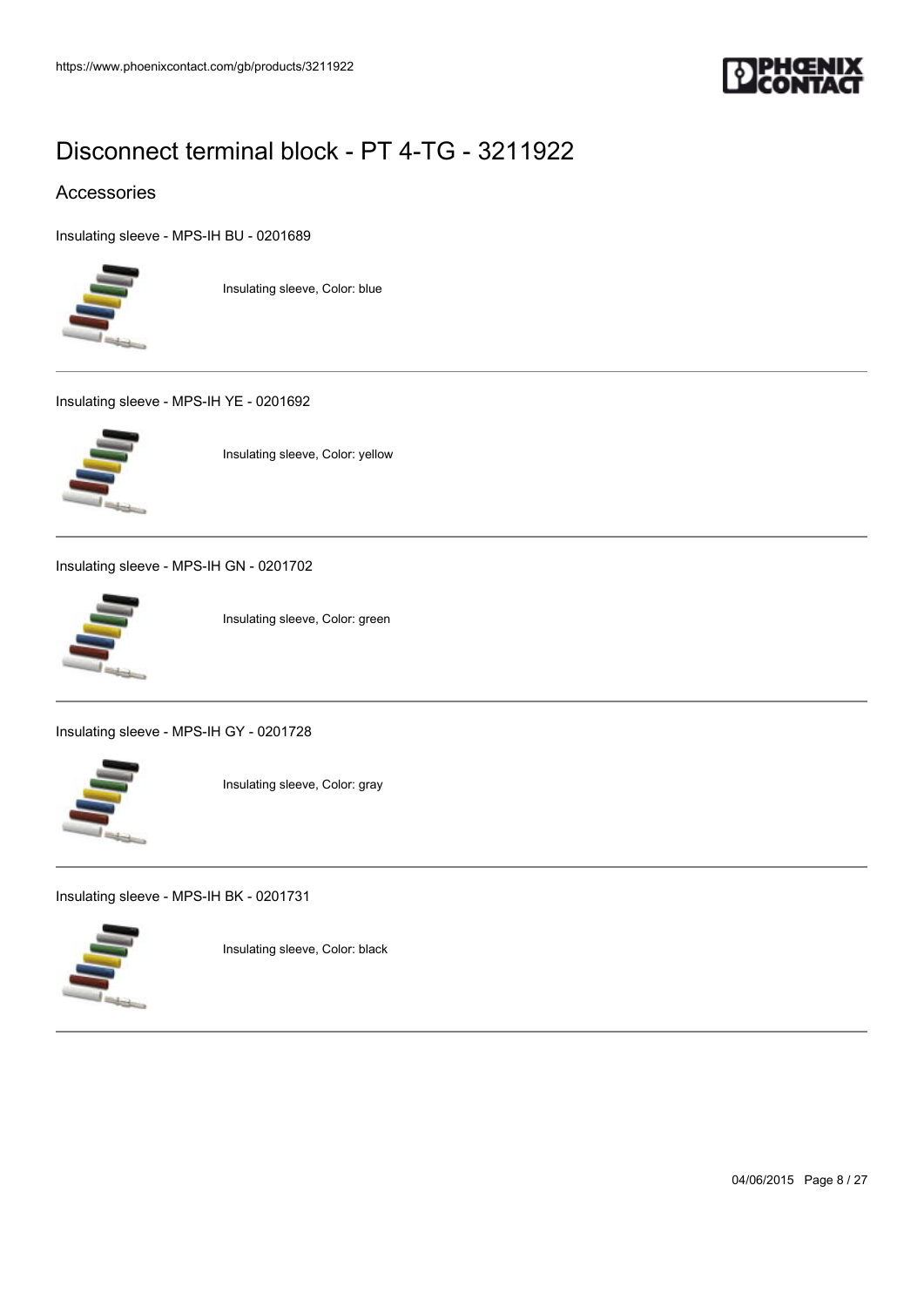

### Accessories

[Insulating sleeve - ISH 4/0,5 - 3002885](https://www.phoenixcontact.com/gb/products/3002885)



Insulating sleeve, Color: gray

[Insulating sleeve - ISH 4/1,0 - 3002898](https://www.phoenixcontact.com/gb/products/3002898)



Insulating sleeve, Color: black

Jumper

[Plug-in bridge - FBS 2-6 - 3030336](https://www.phoenixcontact.com/gb/products/3030336)



Plug-in bridge, Length: 23 mm, Width: 10.7 mm, Number of positions: 2, Color: red

[Plug-in bridge - FBS 3-6 - 3030242](https://www.phoenixcontact.com/gb/products/3030242)



Plug-in bridge, Length: 23 mm, Width: 16.9 mm, Number of positions: 3, Color: red

[Plug-in bridge - FBS 4-6 - 3030255](https://www.phoenixcontact.com/gb/products/3030255)



Plug-in bridge, Length: 23 mm, Width: 23.1 mm, Number of positions: 4, Color: red

04/06/2015 Page 9 / 27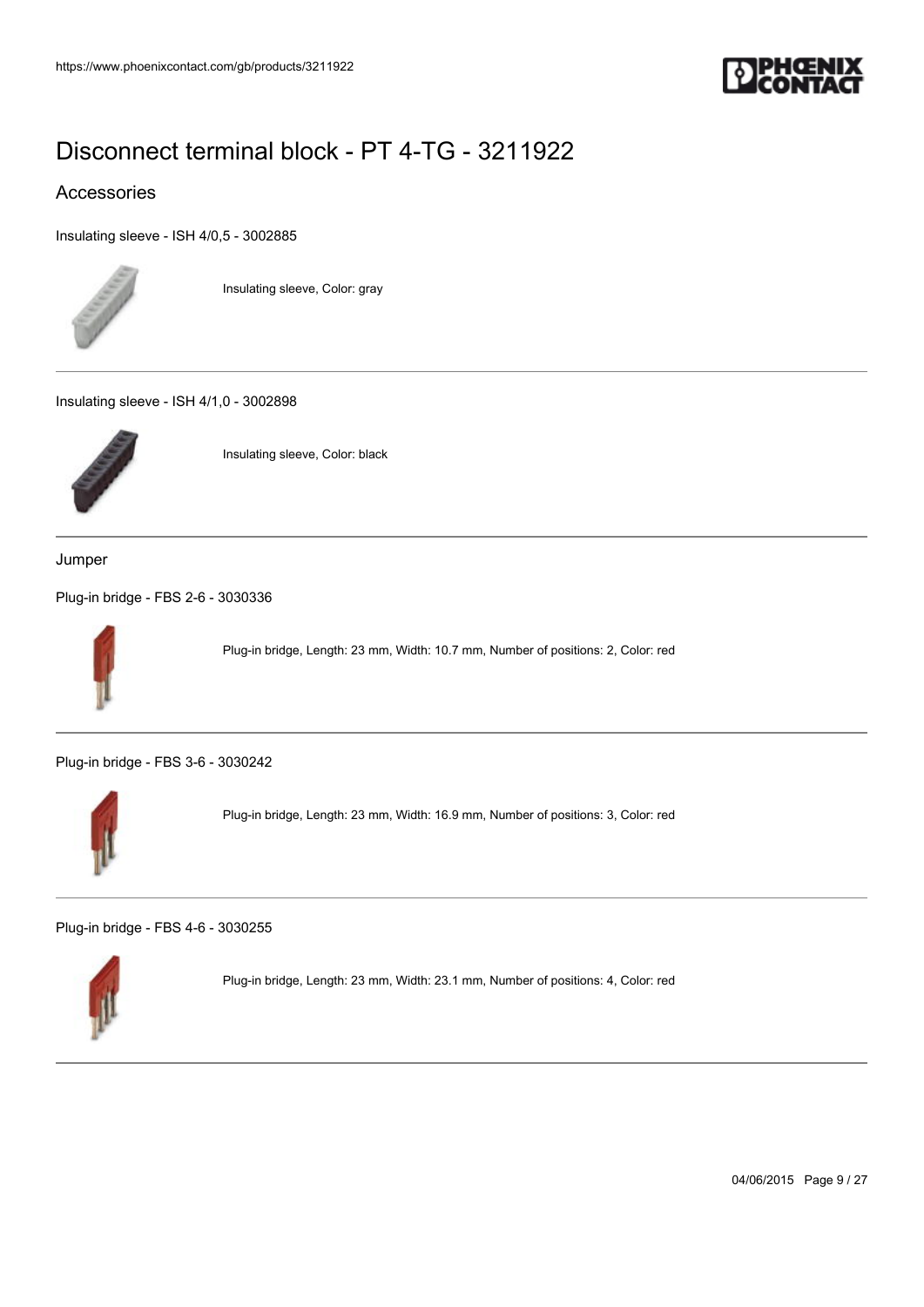

### Accessories

[Plug-in bridge - FBS 5-6 - 3030349](https://www.phoenixcontact.com/gb/products/3030349)



Plug-in bridge, Length: 23 mm, Width: 29.3 mm, Number of positions: 5, Color: red

[Plug-in bridge - FBS 10-6 - 3030271](https://www.phoenixcontact.com/gb/products/3030271)



Plug-in bridge, Length: 23 mm, Width: 60.3 mm, Number of positions: 10, Color: red

[Plug-in bridge - FBS 20-6 - 3030365](https://www.phoenixcontact.com/gb/products/3030365)



Plug-in bridge, Length: 23 mm, Width: 122.3 mm, Number of positions: 20, Color: red

[Plug-in bridge - FBS 50-6 - 3032224](https://www.phoenixcontact.com/gb/products/3032224)



Plug-in bridge, Number of positions: 50, Color: red

[Plug-in bridge - FBSR 2-6 - 3033715](https://www.phoenixcontact.com/gb/products/3033715)



Plug-in bridge, Number of positions: 2, Color: red

04/06/2015 Page 10 / 27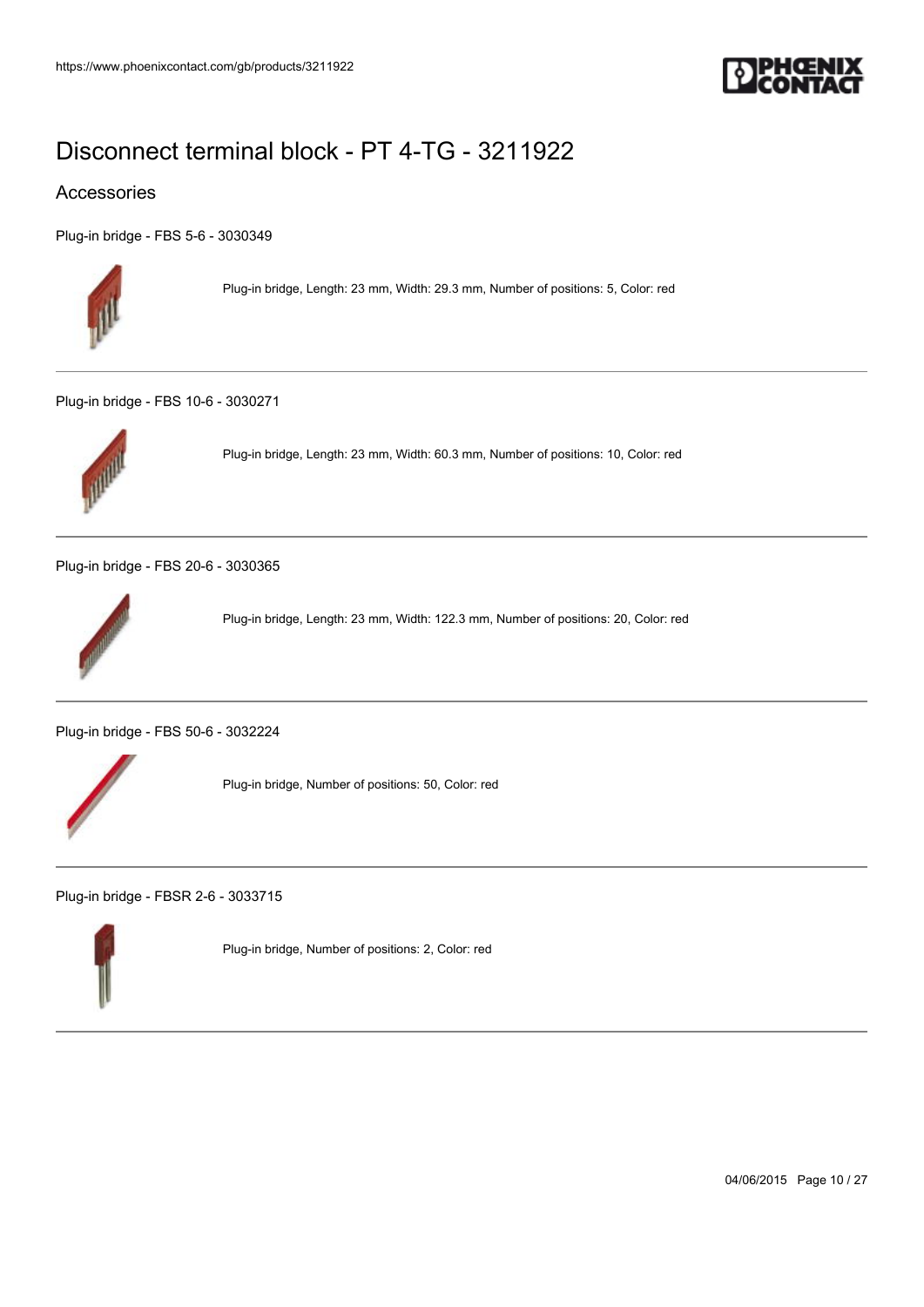

### Accessories

[Plug-in bridge - FBSR 3-6 - 3001594](https://www.phoenixcontact.com/gb/products/3001594)



Plug-in bridge, Number of positions: 3, Color: red

[Plug-in bridge - FBSR 4-6 - 3001595](https://www.phoenixcontact.com/gb/products/3001595)



Plug-in bridge, Number of positions: 4, Color: red

[Plug-in bridge - FBSR 5-6 - 3001596](https://www.phoenixcontact.com/gb/products/3001596)



Plug-in bridge, Number of positions: 5, Color: red

[Plug-in bridge - FBSR 10-6 - 3033716](https://www.phoenixcontact.com/gb/products/3033716)



Plug-in bridge, Number of positions: 10, Color: red

#### Labeled terminal marker

[Zack marker strip - ZB 6 CUS - 0824992](https://www.phoenixcontact.com/gb/products/0824992)



Zack marker strip, can be ordered: Strip, white, labeled according to customer specifications, Mounting type: Snap into tall marker groove, for terminal block width: 6.2 mm, Lettering field: 6.15 x 10.5 mm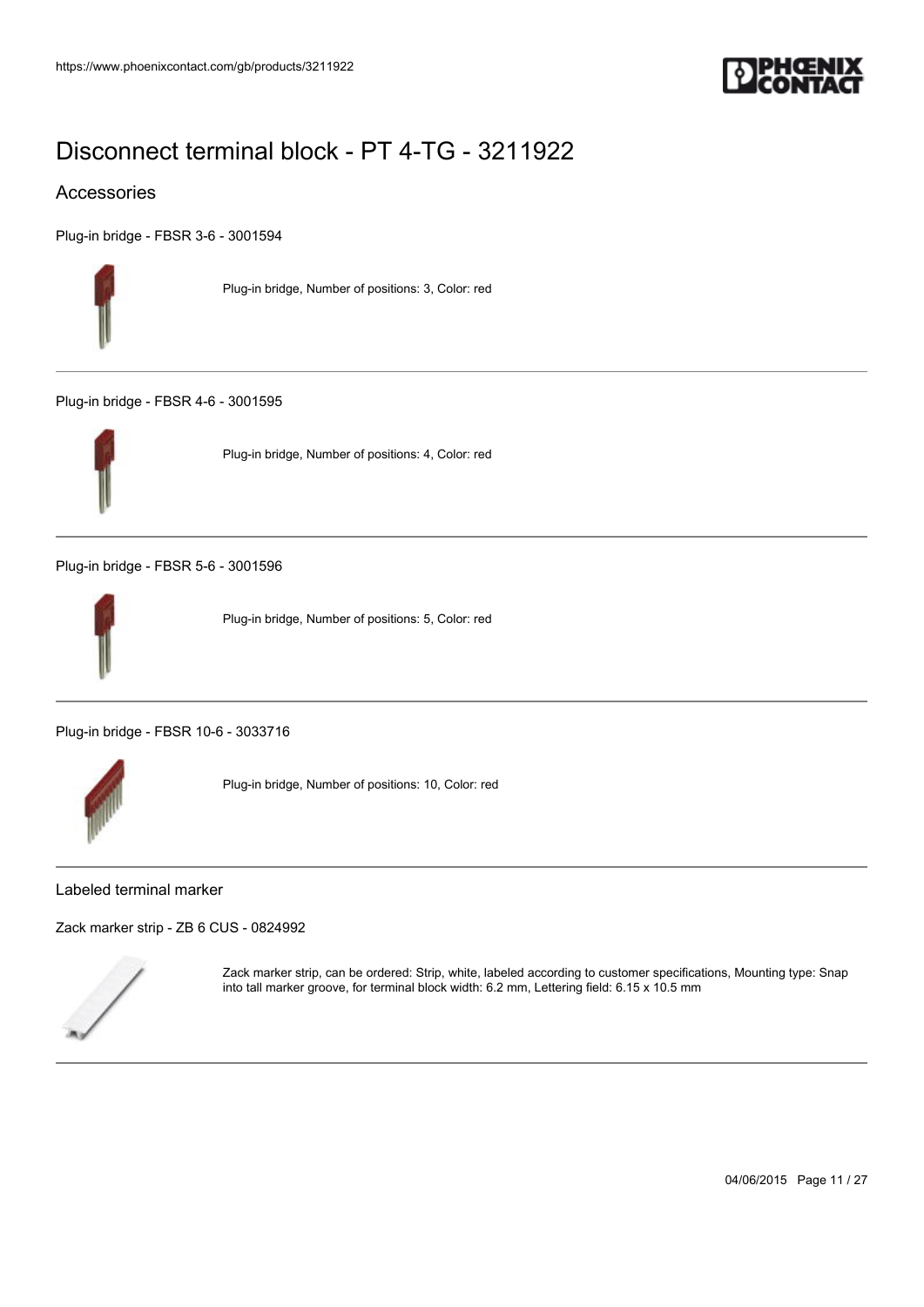

#### Accessories

[Zack marker strip - ZB 6,LGS:FORTL.ZAHLEN - 1051016](https://www.phoenixcontact.com/gb/products/1051016)



Zack marker strip, Strip, white, labeled, can be labeled with: Plotter, Printed horizontally: Consecutive numbers 1 - 10, 11 - 20, etc. up to 491 - 500, Mounting type: Snap into tall marker groove, for terminal block width: 6.2 mm, Lettering field: 6.15 x 10.5 mm

#### [Zack marker strip - ZB 6,QR:FORTL.ZAHLEN - 1051029](https://www.phoenixcontact.com/gb/products/1051029)



Zack marker strip, Strip, white, labeled, can be labeled with: Plotter, Printed vertically: Consecutive numbers 1 - 10, 11 - 20, etc. up to 491 - 500, Mounting type: Snap into tall marker groove, for terminal block width: 6.2 mm, Lettering field: 6.15 x 10.5 mm

[Zack marker strip - ZB 6,LGS:GLEICHE ZAHLEN - 1051032](https://www.phoenixcontact.com/gb/products/1051032)



Zack marker strip, Strip, white, labeled, can be labeled with: Plotter, Printed horizontally: Identical numbers 1 or 2, etc. up to 100, Mounting type: Snap into tall marker groove, for terminal block width: 6.2 mm, Lettering field: 6.15 x 10.5 mm

[Marker for terminal blocks - ZB 6,LGS:L1-N,PE - 1051414](https://www.phoenixcontact.com/gb/products/1051414)



Marker for terminal blocks, Strip, white, labeled, can be labeled with: Plotter, Horizontal: L1, L2, L3, N, PE, L1, L2, L3, N, PE, Mounting type: Snap into tall marker groove, for terminal block width: 6.2 mm, Lettering field: 6.15 x 10.5 mm

[Marker for terminal blocks - ZB 6,LGS:U-N - 1051430](https://www.phoenixcontact.com/gb/products/1051430)



Marker for terminal blocks, Strip, white, labeled, can be labeled with: Plotter, Printed horizontally: U, V, W, N, GND, U, V, W, N, GND, Mounting type: Snap into tall marker groove, for terminal block width: 6.2 mm, Lettering field: 6.15 x 10.5 mm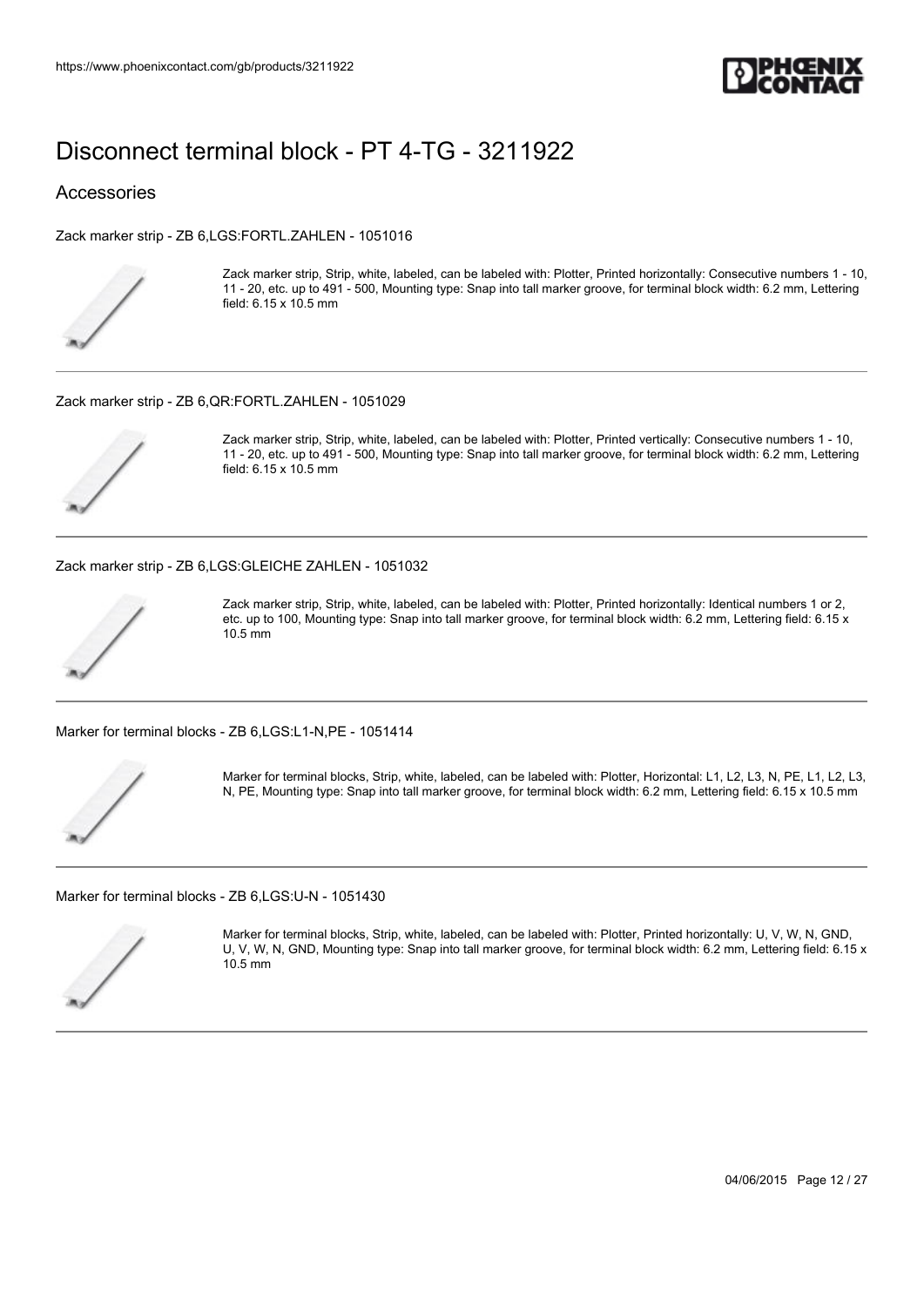

#### Accessories

[Marker for terminal blocks - UC-TM 6 CUS - 0824589](https://www.phoenixcontact.com/gb/products/0824589)



Marker for terminal blocks, can be ordered: by sheet, white, labeled according to customer specifications, Mounting type: Snap into tall marker groove, for terminal block width: 6.2 mm, Lettering field: 5.6 x 10.5 mm

#### [Marker for terminal blocks - UCT-TM 6 CUS - 0829602](https://www.phoenixcontact.com/gb/products/0829602)



Marker for terminal blocks, can be ordered: by sheet, white, labeled according to customer specifications, Mounting type: Snap into tall marker groove, for terminal block width: 6.2 mm, Lettering field: 5.6 x 10.5 mm

[Zack Marker strip, flat - ZBF 6 CUS - 0825027](https://www.phoenixcontact.com/gb/products/0825027)



Zack Marker strip, flat, Strip, can be ordered: Strip, white, labeled according to customer specifications, Mounting type: Snap into flat marker groove, for terminal block width: 6.2 mm, Lettering field: 5.15 x 6.15 mm

[Marker for terminal blocks - UC-TMF 6 CUS - 0824646](https://www.phoenixcontact.com/gb/products/0824646)



Marker for terminal blocks, can be ordered: by sheet, white, labeled according to customer specifications, Mounting type: Snap into flat marker groove, for terminal block width: 6.2 mm, Lettering field: 5.6 x 5.1 mm

[Marker for terminal blocks - UCT-TMF 6 CUS - 0829665](https://www.phoenixcontact.com/gb/products/0829665)



Marker for terminal blocks, can be ordered: by sheet, white, labeled according to customer specifications, Mounting type: Snap into flat marker groove, for terminal block width: 6.2 mm, Lettering field: 5.4 x 4.7 mm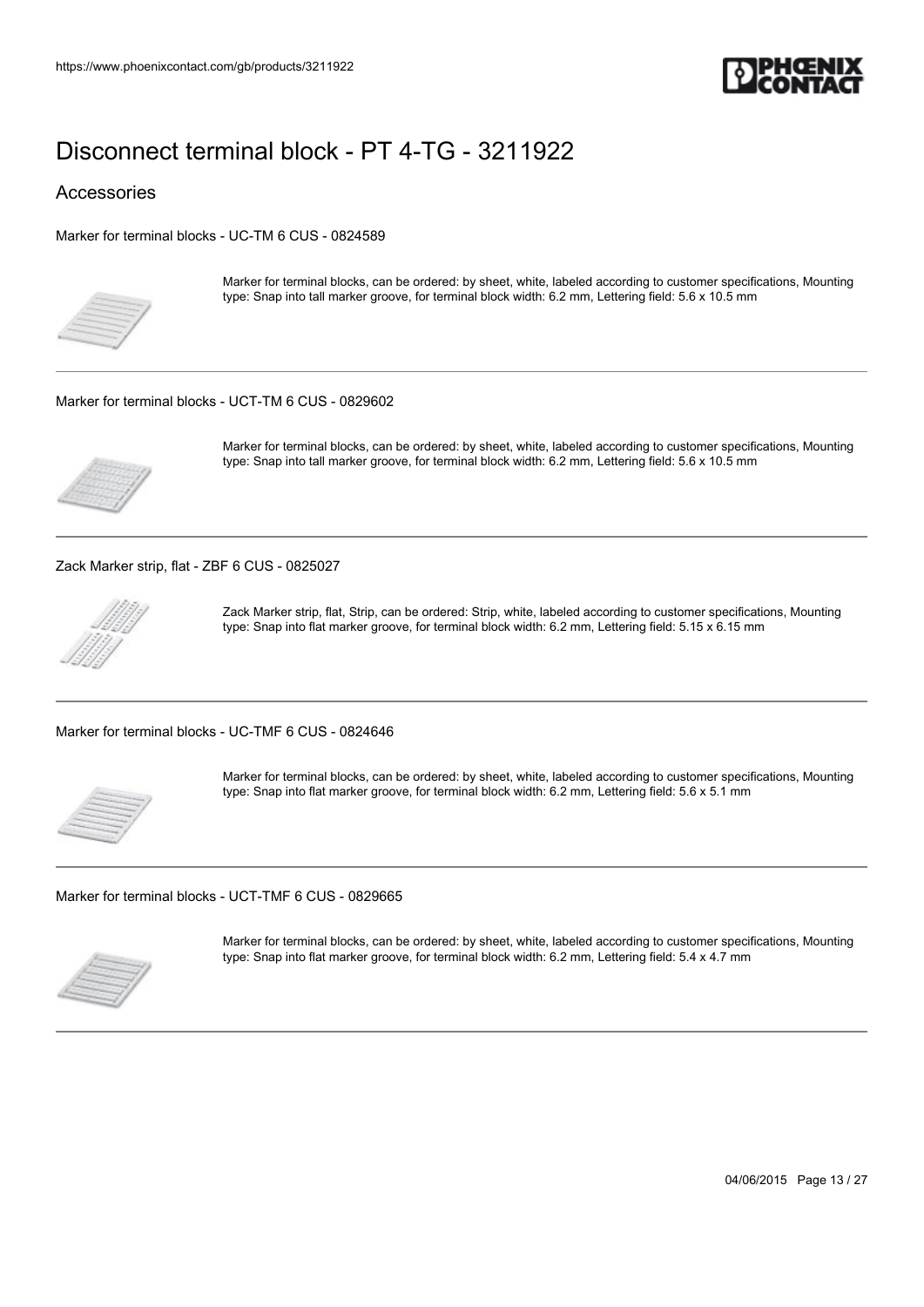

#### Accessories

[Zack Marker strip, flat - ZBF 6,LGS:FORTL.ZAHLEN - 0808749](https://www.phoenixcontact.com/gb/products/0808749)



Zack Marker strip, flat, Strip, white, labeled, Printed horizontally: Consecutive numbers 1 - 10, 11 - 20, etc. up to 91 - 100, Mounting type: Snap into flat marker groove, for terminal block width: 6.2 mm, Lettering field: 5.15 x 6.15 mm

#### [Zack Marker strip, flat - ZBF 6,QR:FORTL.ZAHLEN - 0808765](https://www.phoenixcontact.com/gb/products/0808765)



Zack Marker strip, flat, Strip, white, labeled, Printed vertically: Consecutive numbers 1 - 10, 11 - 20, etc. up to 91 - 100, Mounting type: Snap into flat marker groove, for terminal block width: 6.2 mm, Lettering field: 5.15 x 6.15 mm

[Zack Marker strip, flat - ZBF 6,LGS:GERADE ZAHLEN - 0810834](https://www.phoenixcontact.com/gb/products/0810834)



Zack Marker strip, flat, Strip, white, labeled, Printed horizontally: Consecutive numbers 2 - 20, 22 - 40, etc. up to 82 - 100, Mounting type: Snap into flat marker groove, for terminal block width: 6.2 mm, Lettering field: 5.15 x 6.15 mm

[Zack Marker strip, flat - ZBF 6,LGS:UNGERADE ZAHLEN - 0810876](https://www.phoenixcontact.com/gb/products/0810876)



Zack Marker strip, flat, Strip, white, labeled, Printed horizontally: Odd numbers 1 - 19, 21 - 39, etc. up to 81 - 99, Mounting type: Snap into flat marker groove, for terminal block width: 6.2 mm, Lettering field: 5.15 x 6.15 mm

[Marker for terminal blocks - TMT 6 R CUS - 0824488](https://www.phoenixcontact.com/gb/products/0824488)



Marker for terminal blocks, can be ordered: By line, white, labeled according to customer specifications, Mounting type: Snap into universal marker groove, Snap into flat marker groove, for terminal block width: 6.2 mm, Lettering field: 6.35 x 6.15 mm

Marker carriers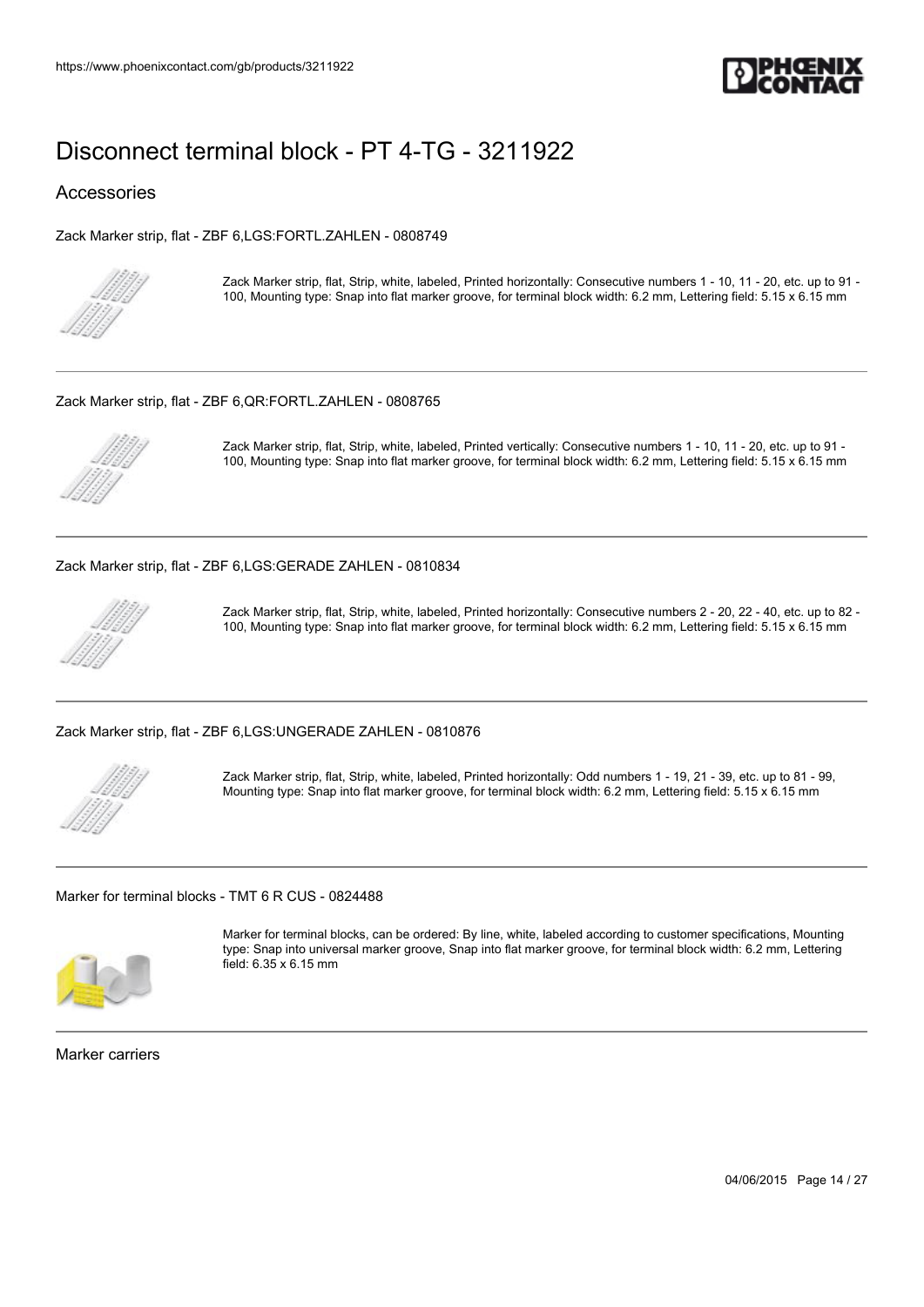

### Accessories

[Group marker label for terminal marking - GBS-ZB/26X6 - 0809298](https://www.phoenixcontact.com/gb/products/0809298)



Group marking label, snaps onto terminal center for screw, spring-cage and quick connection terminal blocks, labeled with ESL 26x6 mm or EST 25x6 mm, in the foot part with Zack marker strip, length: 29 mm

[Marker carriers - CARRIER-TM 300 - 0828282](https://www.phoenixcontact.com/gb/products/0828282)



Marker carriers, gray, unlabeled, Mounting type: Snap into flat marker groove, Lettering field: 10.5 x 300 mm

Mounting rail

[DIN rail perforated - NS 35/ 7,5 PERF 2000MM - 0801733](https://www.phoenixcontact.com/gb/products/0801733)



DIN rail, material: steel galvanized and passivated with a thick layer, perforated, height 7.5 mm, width 35 mm, length: 2000 mm

[DIN rail, unperforated - NS 35/ 7,5 UNPERF 2000MM - 0801681](https://www.phoenixcontact.com/gb/products/0801681)



DIN rail, material: Steel, unperforated, height 7.5 mm, width 35 mm, length: 2 m

[DIN rail perforated - NS 35/ 7,5 WH PERF 2000MM - 1204119](https://www.phoenixcontact.com/gb/products/1204119)



DIN rail 35 mm (NS 35)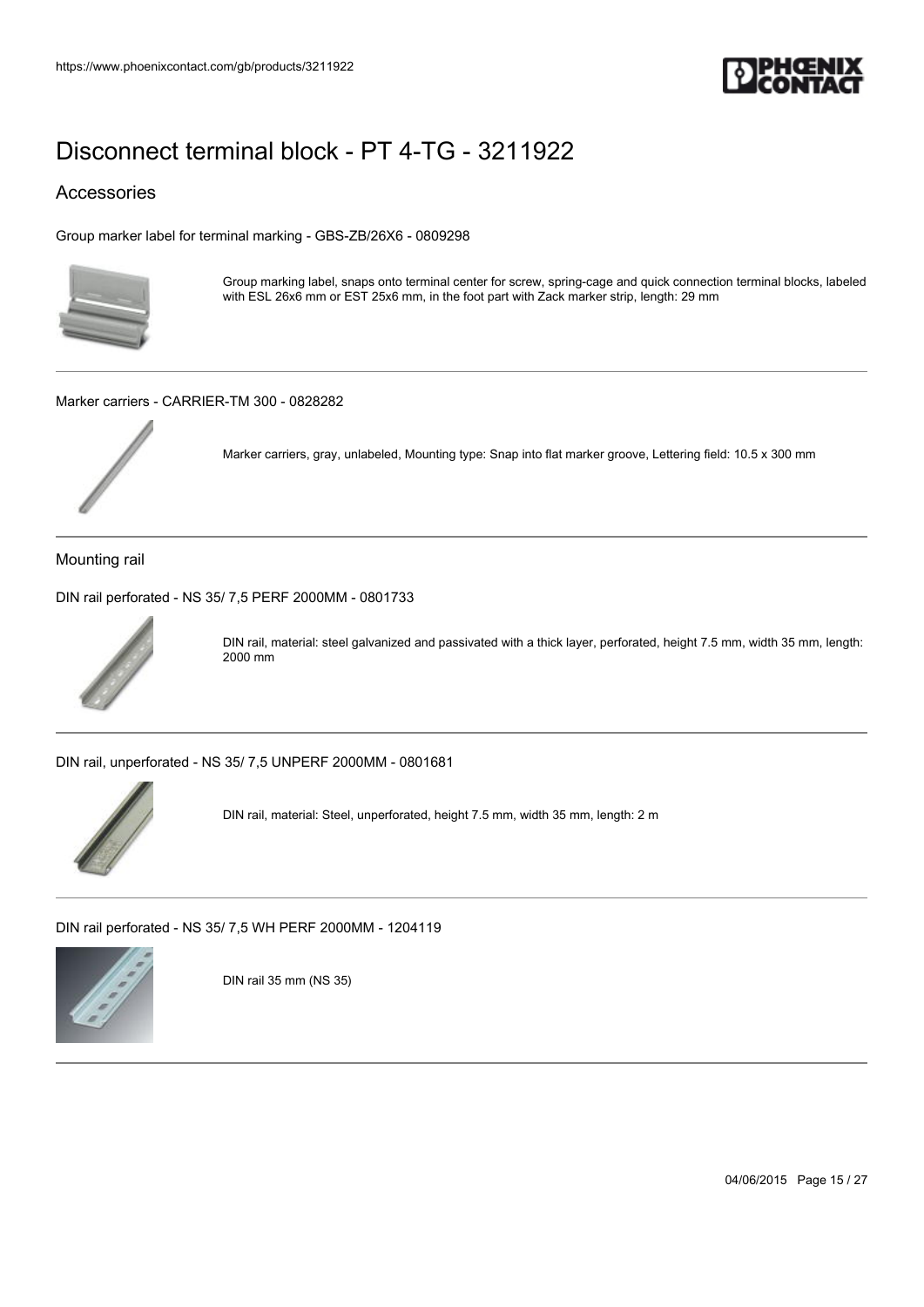

### Accessories

[DIN rail - NS 35/ 7,5 WH UNPERF 2000MM - 1204122](https://www.phoenixcontact.com/gb/products/1204122)



DIN rail 35 mm (NS 35)

[DIN rail, unperforated - NS 35/ 7,5 AL UNPERF 2000MM - 0801704](https://www.phoenixcontact.com/gb/products/0801704)



DIN rail, unperforated, Width: 35 mm, Height: 7.5 mm, Length: 2000 mm, Color: silver

[DIN rail perforated - NS 35/ 7,5 ZN PERF 2000MM - 1206421](https://www.phoenixcontact.com/gb/products/1206421)



DIN rail, material: Galvanized, perforated, height 7.5 mm, width 35 mm, length: 2 m

[DIN rail, unperforated - NS 35/ 7,5 ZN UNPERF 2000MM - 1206434](https://www.phoenixcontact.com/gb/products/1206434)



DIN rail, material: Galvanized, unperforated, height 7.5 mm, width 35 mm, length: 2 m

[DIN rail, unperforated - NS 35/ 7,5 CU UNPERF 2000MM - 0801762](https://www.phoenixcontact.com/gb/products/0801762)



DIN rail, material: Copper, unperforated, height 7.5 mm, width 35 mm, length: 2 m

04/06/2015 Page 16 / 27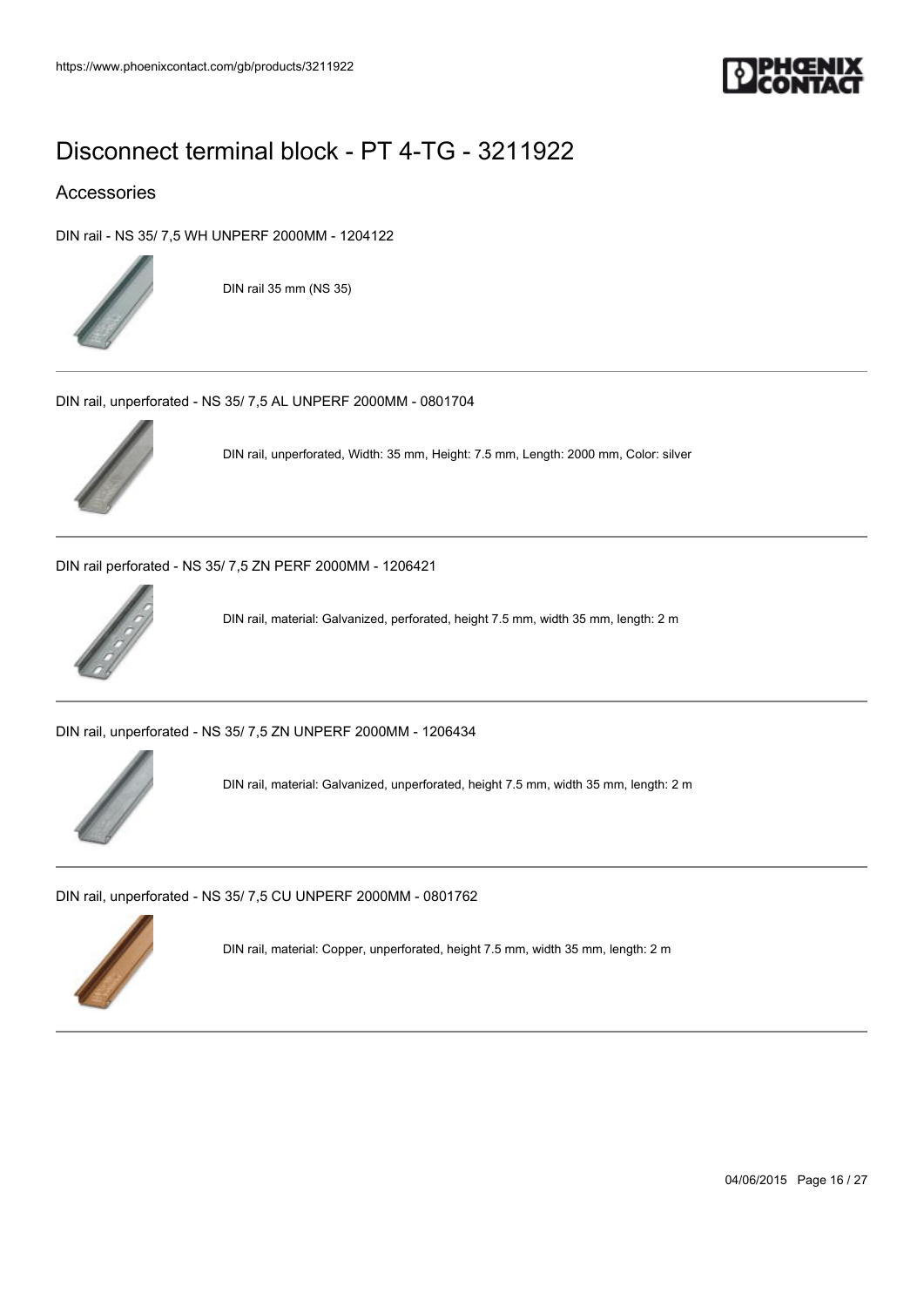

#### Accessories

[End cap - NS 35/ 7,5 CAP - 1206560](https://www.phoenixcontact.com/gb/products/1206560)



DIN rail end piece, for DIN rail NS 35/7.5

[DIN rail perforated - NS 35/15 PERF 2000MM - 1201730](https://www.phoenixcontact.com/gb/products/1201730)



DIN rail, material: steel galvanized and passivated with a thick layer, perforated, height 15 mm, width 35 mm, length: 2000 mm

[DIN rail, unperforated - NS 35/15 UNPERF 2000MM - 1201714](https://www.phoenixcontact.com/gb/products/1201714)



DIN rail, material: Steel, unperforated, height 15 mm, width 35 mm, length: 2 m

[DIN rail perforated - NS 35/15 WH PERF 2000MM - 0806602](https://www.phoenixcontact.com/gb/products/0806602)



DIN rail 35 mm (NS 35)

[DIN rail - NS 35/15 WH UNPERF 2000MM - 1204135](https://www.phoenixcontact.com/gb/products/1204135)



DIN rail 35 mm (NS 35)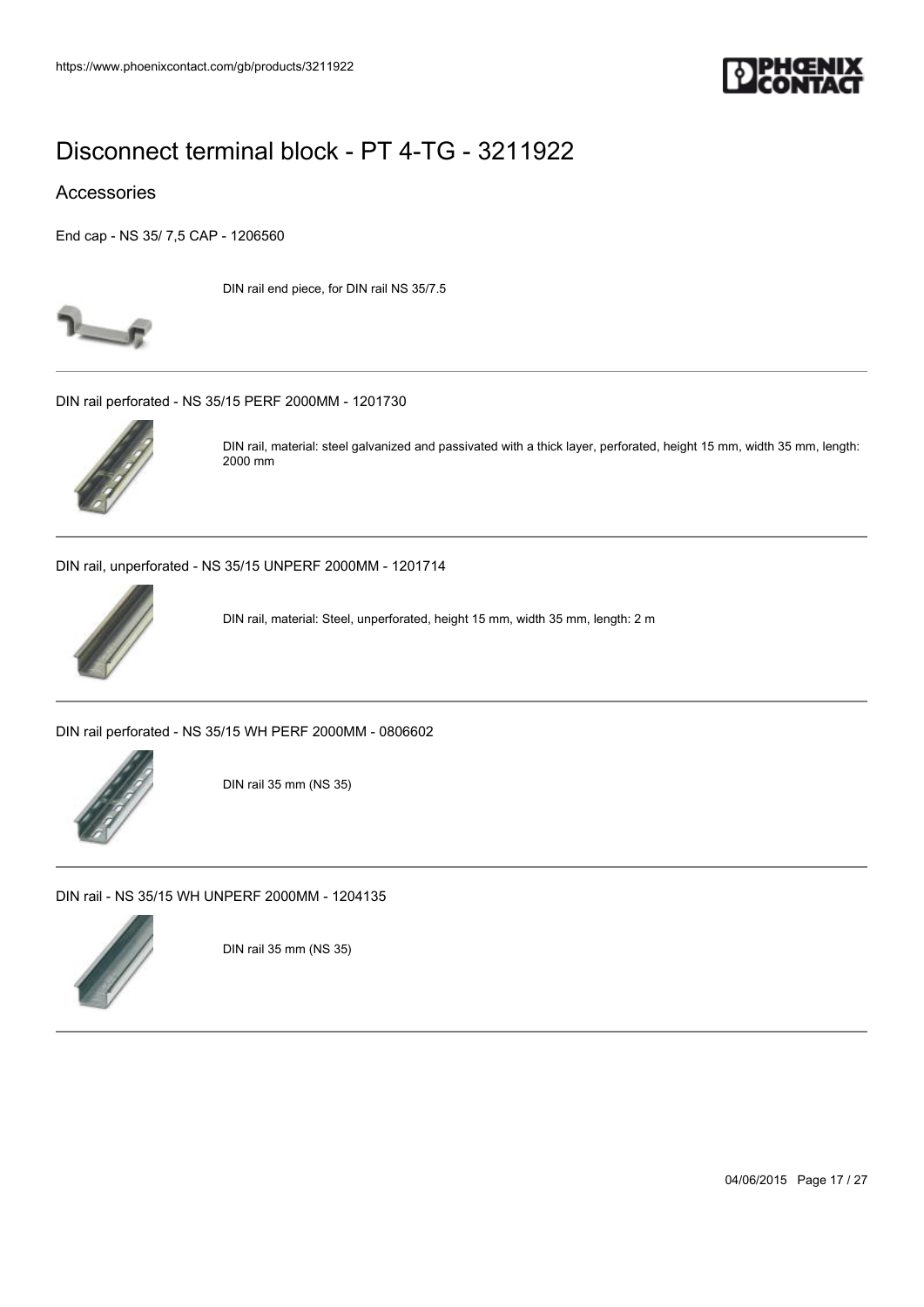

### Accessories

[DIN rail, unperforated - NS 35/15 AL UNPERF 2000MM - 1201756](https://www.phoenixcontact.com/gb/products/1201756)



DIN rail, deep drawn, high profile, unperforated, 1.5 mm thick, material: aluminum, height 15 mm, width 35 mm, length 2000 mm

[DIN rail perforated - NS 35/15 ZN PERF 2000MM - 1206599](https://www.phoenixcontact.com/gb/products/1206599)



DIN rail, material: Galvanized, perforated, height 15 mm, width 35 mm, length: 2 m

[DIN rail, unperforated - NS 35/15 ZN UNPERF 2000MM - 1206586](https://www.phoenixcontact.com/gb/products/1206586)



DIN rail, material: Galvanized, unperforated, height 15 mm, width 35 mm, length: 2 m

[DIN rail, unperforated - NS 35/15 CU UNPERF 2000MM - 1201895](https://www.phoenixcontact.com/gb/products/1201895)



DIN rail, material: Copper, unperforated, 1.5 mm thick, height 15 mm, width 35 mm, length: 2 m

[End cap - NS 35/15 CAP - 1206573](https://www.phoenixcontact.com/gb/products/1206573)



DIN rail end piece, for DIN rail NS 35/15

04/06/2015 Page 18 / 27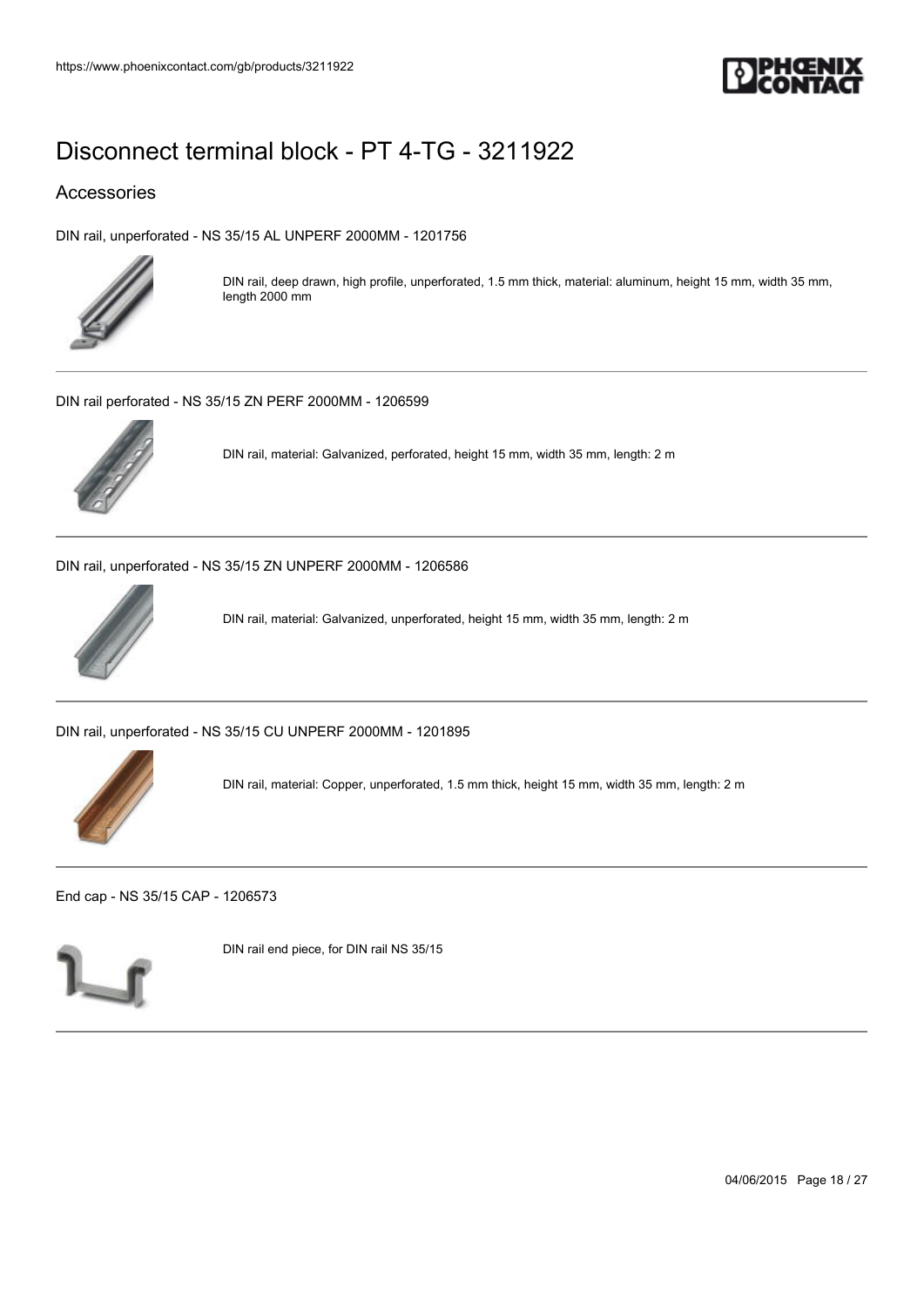

### Accessories

[DIN rail, unperforated - NS 35/15-2,3 UNPERF 2000MM - 1201798](https://www.phoenixcontact.com/gb/products/1201798)



DIN rail, material: Steel, unperforated, 2.3 mm thick, height 15 mm, width 35 mm, length: 2 m

Partition plate

[Partition plate - ATP-ST 4 - 3030721](https://www.phoenixcontact.com/gb/products/3030721)



Partition plate, Length: 61 mm, Width: 2 mm, Height: 42 mm, Color: gray

[Spacer plate - DP PS-6 - 3036738](https://www.phoenixcontact.com/gb/products/3036738)



Spacer plate, Length: 22.4 mm, Width: 6.2 mm, Height: 29 mm, Number of positions: 1, Color: red

Planning and marking software

[Software - CLIP-PROJECT ADVANCED - 5146040](https://www.phoenixcontact.com/gb/products/5146040)



Multilingual software for easy planning of Phoenix Contact on DIN rails together with the integrated TRABTECHselect software module for planning comprehensive surge protection concepts.

[Software - CLIP-PROJECT PROFESSIONAL - 5146053](https://www.phoenixcontact.com/gb/products/5146053)



Multi-lingual software for terminal strip project planning. A marking module allows professional labeling of markers and labels for marking terminal blocks, conductors, cables and devices. The additionally integrated software module TRABTECH-select for planning comprehensive surge protection concepts.

Screwdriver tools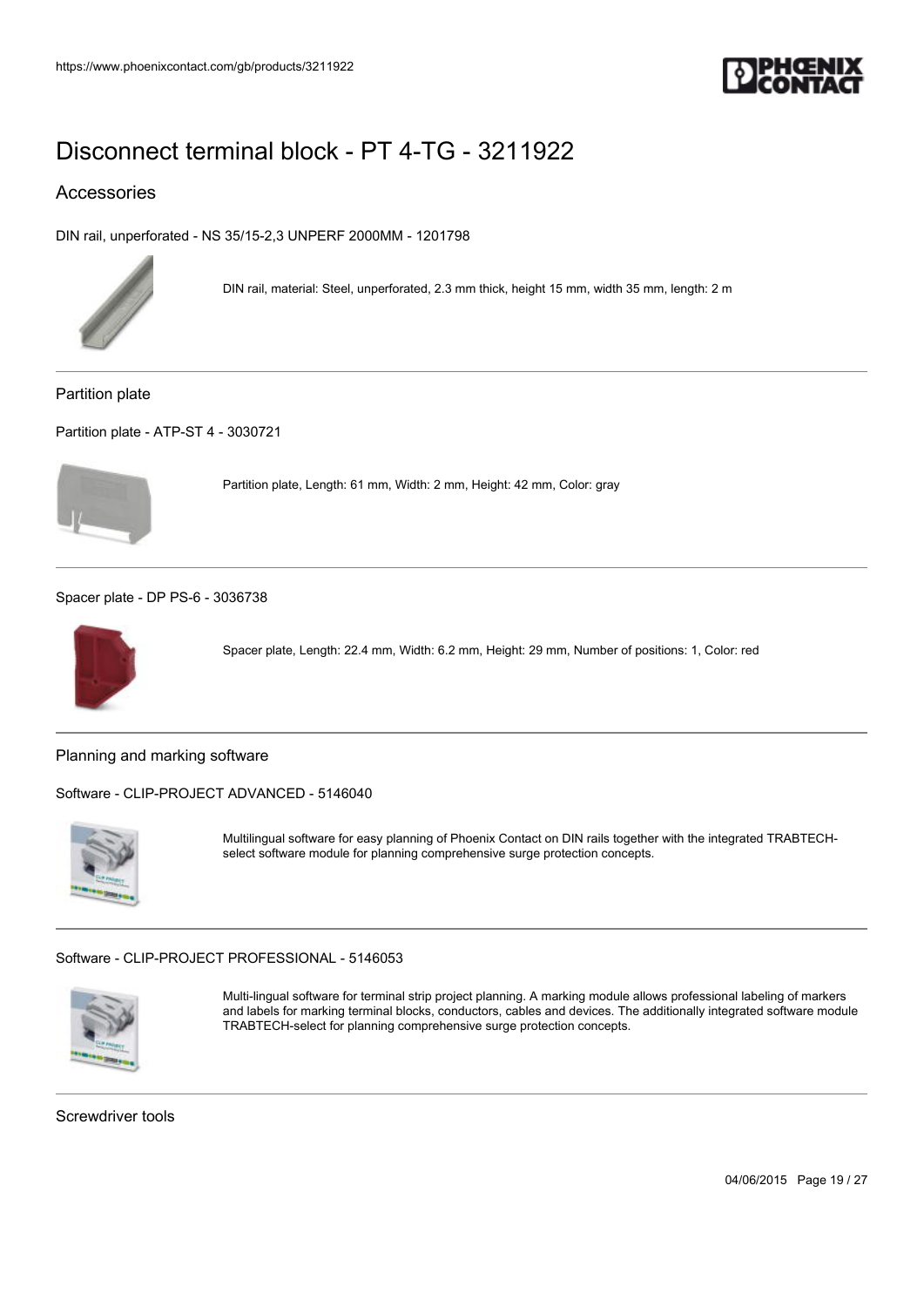

### Accessories

[Screwdriver - SZF 1-0,6X3,5 - 1204517](https://www.phoenixcontact.com/gb/products/1204517)



Actuation tool, for ST terminal blocks, also suitable for use as a bladed screwdriver, size: 0.6 x 3.5 x 100 mm, 2component grip, with non-slip grip

#### Terminal marking

[Group marker label for terminal marking - GBS 5-25X12 - 0810588](https://www.phoenixcontact.com/gb/products/0810588)



Group marker label, snaps onto terminal center for screw, spring-cage and quick connection terminal blocks, labeled with a 25 x 12 mm label or manually with the B-STIFT, in the foot part with ZB 5

#### [Zack marker strip - ZB 6:UNBEDRUCKT - 1051003](https://www.phoenixcontact.com/gb/products/1051003)



Zack marker strip, Strip, white, unlabeled, can be labeled with: Plotter, Mounting type: Snap into tall marker groove, for terminal block width: 6.2 mm, Lettering field: 6.15 x 10.5 mm

[Marker for terminal blocks - UC-TM 6 - 0818085](https://www.phoenixcontact.com/gb/products/0818085)



Marker for terminal blocks, Sheet, white, unlabeled, can be labeled with: BLUEMARK CLED, BLUEMARK LED, Plotter, Mounting type: Snap into tall marker groove, for terminal block width: 6.2 mm, Lettering field: 5.6 x 10.5 mm

[Marker for terminal blocks - UCT-TM 6 - 0828736](https://www.phoenixcontact.com/gb/products/0828736)



Marker for terminal blocks, Sheet, white, unlabeled, can be labeled with: THERMOMARK CARD, BLUEMARK CLED, BLUEMARK LED, TOPMARK LASER, Mounting type: Snap into tall marker groove, for terminal block width: 6.2 mm, Lettering field: 5.6 x 10.5 mm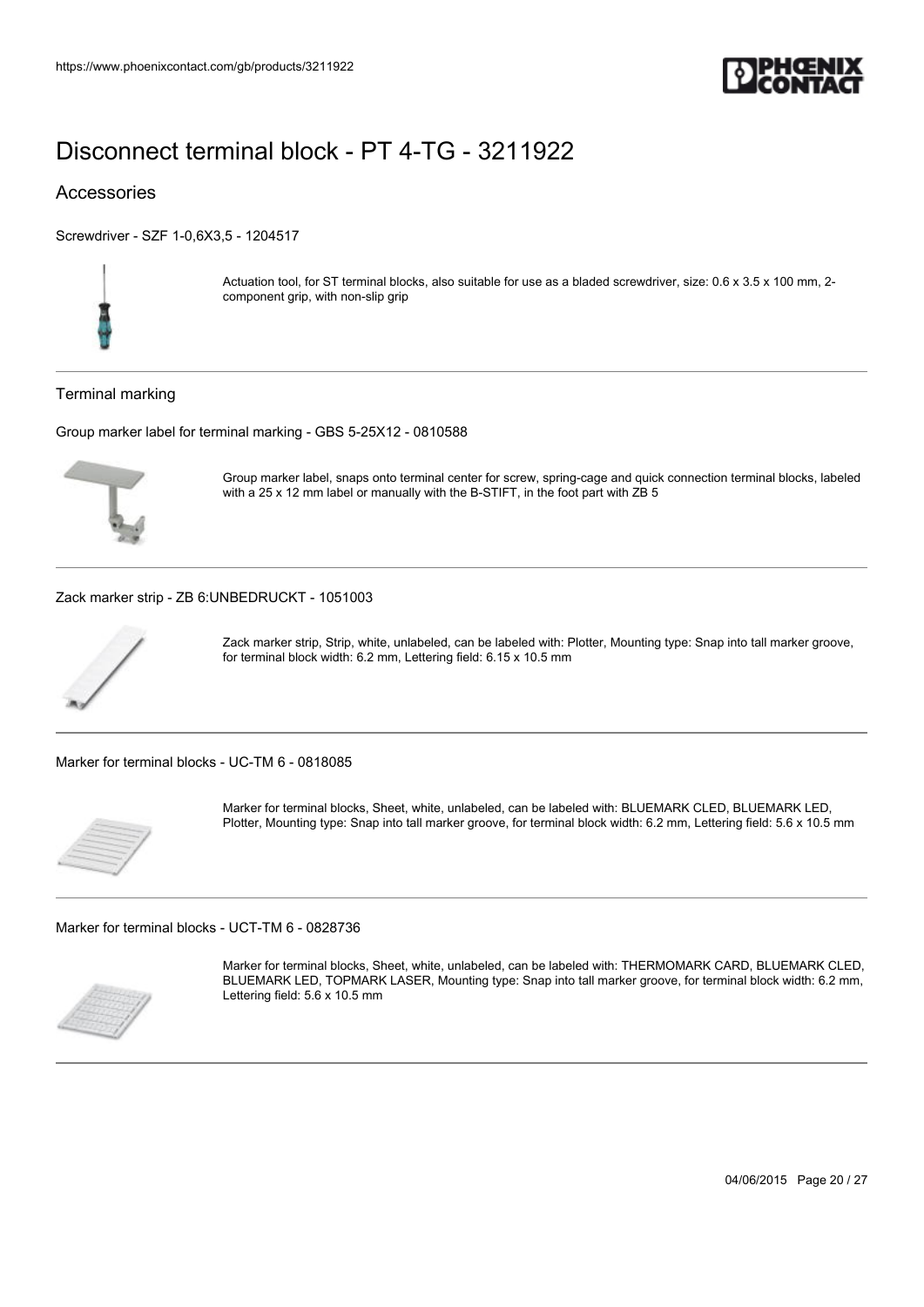

#### Accessories

[Zack Marker strip, flat - ZBF 6:UNBEDRUCKT - 0808710](https://www.phoenixcontact.com/gb/products/0808710)



Zack Marker strip, flat, Strip, white, unlabeled, can be labeled with: Plotter, Mounting type: Snap into flat marker groove, for terminal block width: 6.2 mm, Lettering field: 5.15 x 6.15 mm

#### [Marker for terminal blocks - UC-TMF 6 - 0818140](https://www.phoenixcontact.com/gb/products/0818140)



Marker for terminal blocks, Sheet, white, unlabeled, can be labeled with: BLUEMARK CLED, BLUEMARK LED, Plotter, Mounting type: Snap into flat marker groove, for terminal block width: 6.2 mm, Lettering field: 5.6 x 5.1 mm

[Marker for terminal blocks - UCT-TMF 6 - 0828746](https://www.phoenixcontact.com/gb/products/0828746)



Marker for terminal blocks, Sheet, white, unlabeled, can be labeled with: THERMOMARK CARD, BLUEMARK CLED, BLUEMARK LED, TOPMARK LASER, Mounting type: Snap into flat marker groove, for terminal block width: 6.2 mm, Lettering field: 5.4 x 4.7 mm

[Marker for terminal blocks - TMT 6 R - 0816498](https://www.phoenixcontact.com/gb/products/0816498)



Marker for terminal blocks, Roll, white, unlabeled, can be labeled with: THERMOMARK ROLL, THERMOMARK ROLL X1, THERMOMARK X, THERMOMARK S1.1, Perforated, Mounting type: Snap into universal marker groove, Snap into flat marker groove, for terminal block width: 6.2 mm, Lettering field: 6.35 x 6.15 mm

[Marker for terminal blocks - TMT \(EX9,5\)R - 0828295](https://www.phoenixcontact.com/gb/products/0828295)



Marker for terminal blocks, Roll, white, unlabeled, can be labeled with: THERMOMARK ROLL, THERMOMARK ROLL X1, THERMOMARK X, THERMOMARK S1.1, Mounting type: Snap into universal marker groove, Snap into tall marker groove, Lettering field: 9.5 x 50000 mm

Test plug terminal block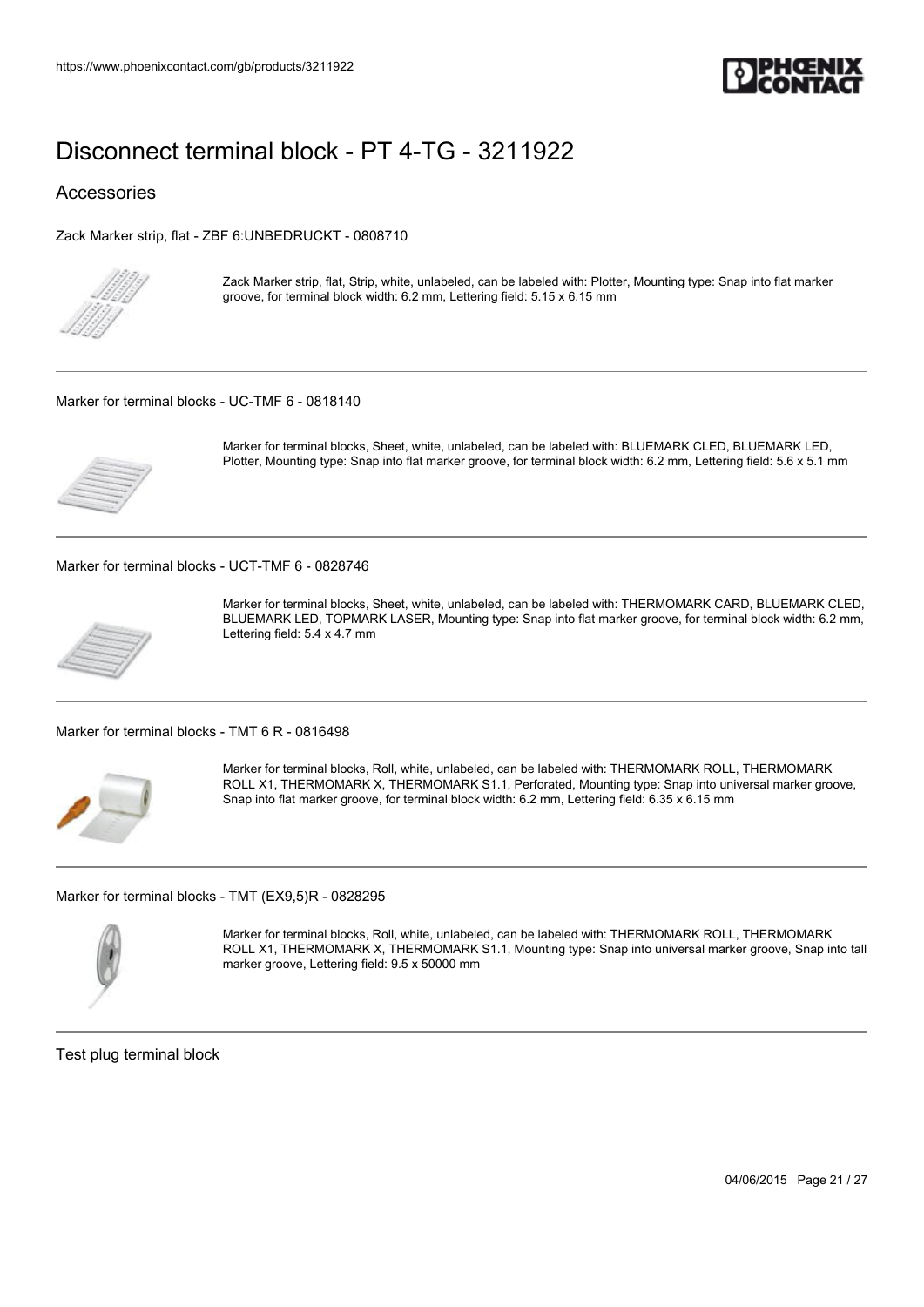

### Accessories

[Test plugs - MPS-MT - 0201744](https://www.phoenixcontact.com/gb/products/0201744)



Test plugs, Color: silver

#### [Test plugs - PS-6 - 3030996](https://www.phoenixcontact.com/gb/products/3030996)



Test plugs, Color: red

[Test plugs - PS-6/2,3MM RD - 3038736](https://www.phoenixcontact.com/gb/products/3038736)



Test plugs, Color: red

Test socket

[Test adapter - PAI-4-FIX-5/6 BU - 3035975](https://www.phoenixcontact.com/gb/products/3035975)



4 mm test adapter, for terminal blocks with 5.2 mm and 6.2 mm pitch

[Test adapter - PAI-4-FIX-5/6 OG - 3035974](https://www.phoenixcontact.com/gb/products/3035974)

4 mm test adapter, for terminal blocks with 5.2 mm and 6.2 mm pitch

04/06/2015 Page 22 / 27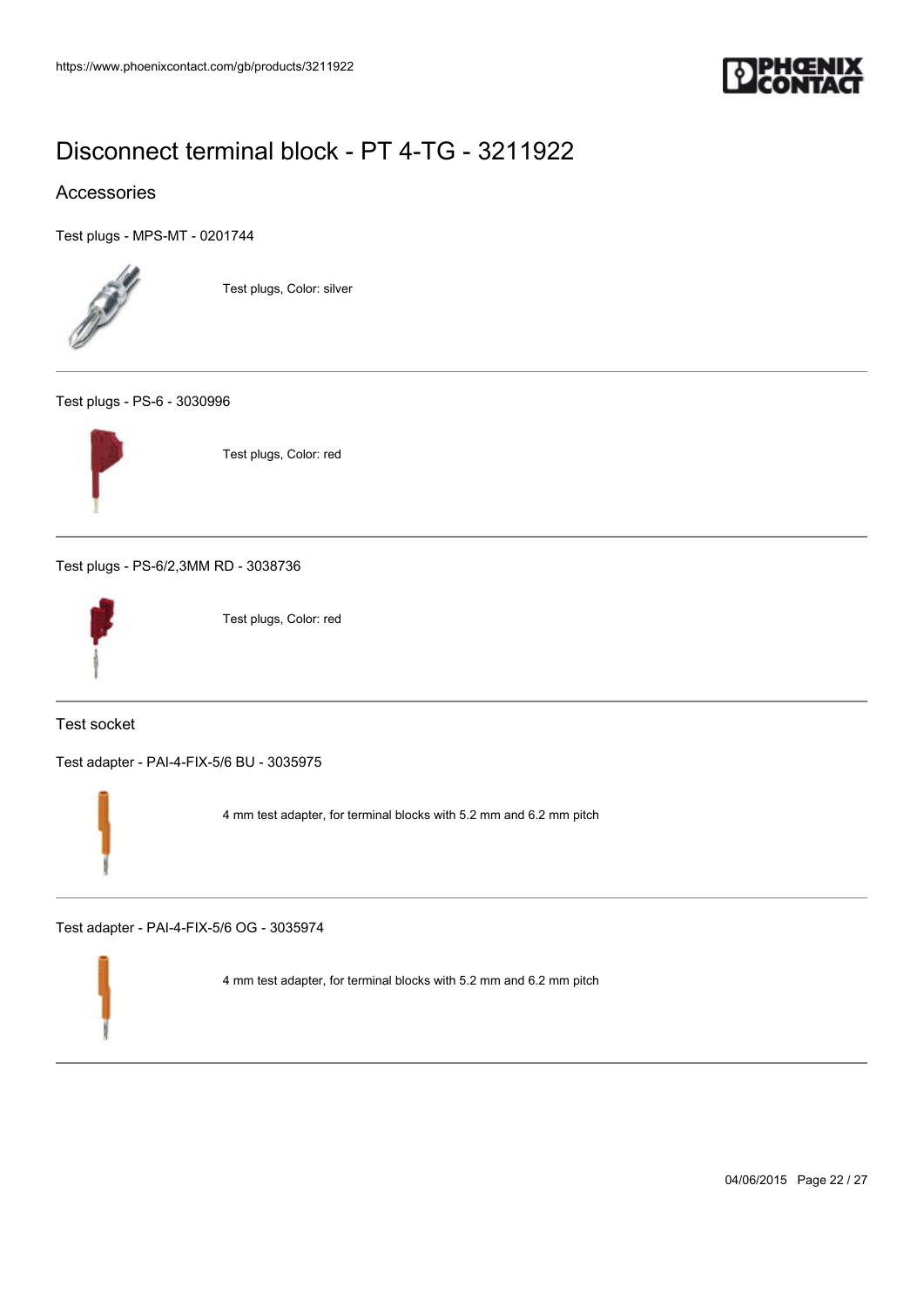

### Accessories

[Test adapter - PAI-4-FIX-5/6 YE - 3035977](https://www.phoenixcontact.com/gb/products/3035977)

4 mm test adapter, for terminal blocks with 5.2 mm and 6.2 mm pitch

[Test adapter - PAI-4-FIX-5/6 RD - 3035976](https://www.phoenixcontact.com/gb/products/3035976)



4 mm test adapter, for terminal blocks with 5.2 mm and 6.2 mm pitch

[Test adapter - PAI-4-FIX-5/6 GN - 3035978](https://www.phoenixcontact.com/gb/products/3035978)



4 mm test adapter, for terminal blocks with 5.2 mm and 6.2 mm pitch

[Test adapter - PAI-4-FIX-5/6 BK - 3035980](https://www.phoenixcontact.com/gb/products/3035980)

4 mm test adapter, for terminal blocks with 5.2 mm and 6.2 mm pitch

[Test adapter - PAI-4-FIX-5/6 GY - 3035982](https://www.phoenixcontact.com/gb/products/3035982)

4 mm test adapter, for terminal blocks with 5.2 mm and 6.2 mm pitch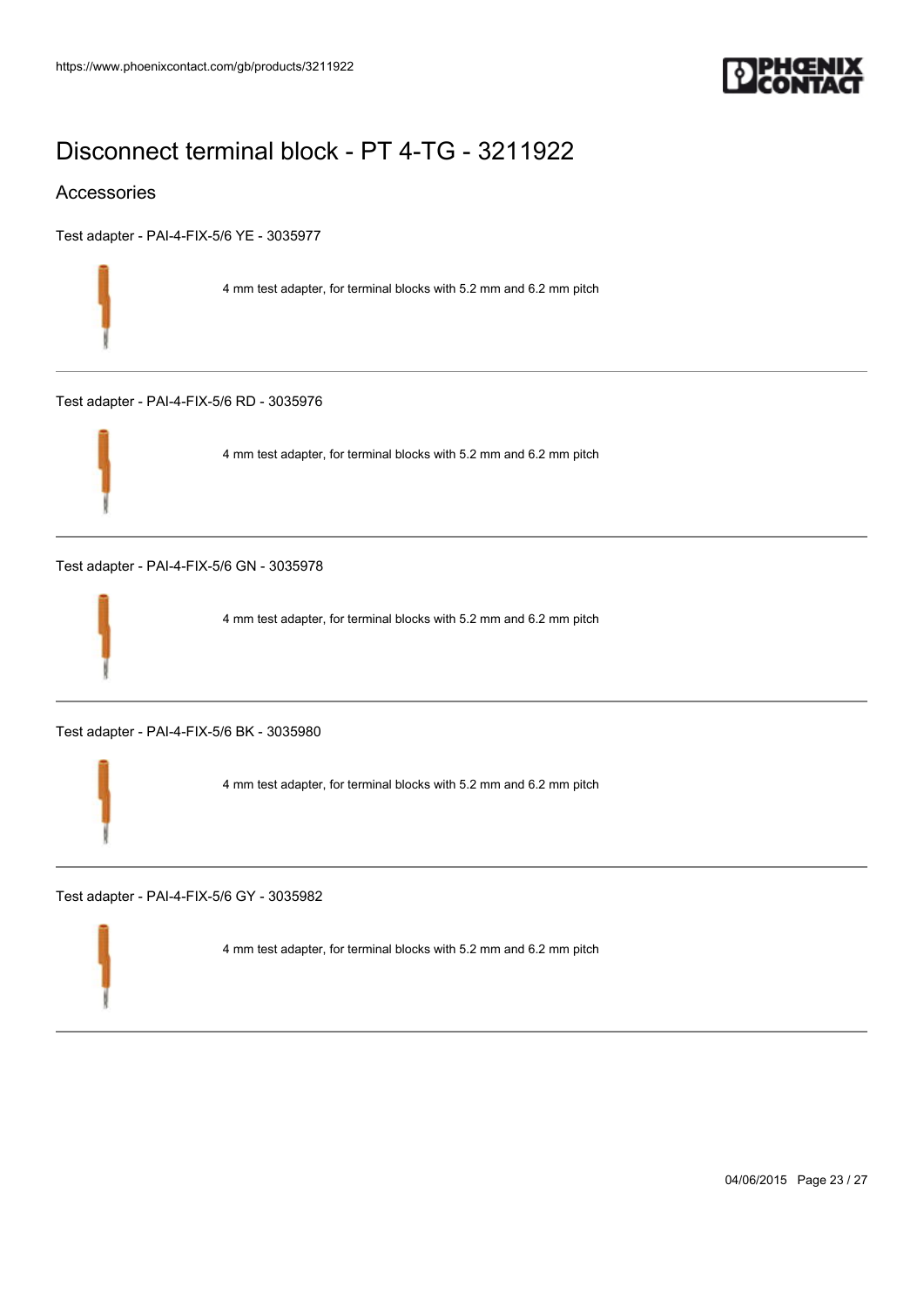

### Accessories

[Test adapter - PAI-4-FIX-5/6 VT - 3035979](https://www.phoenixcontact.com/gb/products/3035979)

4 mm test adapter, for terminal blocks with 5.2 mm and 6.2 mm pitch

[Test adapter - PAI-4-FIX-5/6 BN - 3035981](https://www.phoenixcontact.com/gb/products/3035981)



4 mm test adapter, for terminal blocks with 5.2 mm and 6.2 mm pitch

#### Additional products

[Isolating plugs - P-DI - 3036783](https://www.phoenixcontact.com/gb/products/3036783)



Isolating plugs, Length: 10.8 mm, Width: 3.5 mm, Height: 23.1 mm, Color: orange

[Feed-through connector - P-FIX - 3038956](https://www.phoenixcontact.com/gb/products/3038956)



Feed-through connector, Length: 10.5 mm, Width: 4 mm, Color: gray

[Component connector - P-CO - 3036796](https://www.phoenixcontact.com/gb/products/3036796)



Component connector, Nominal current: 6 A, Length: 24.2 mm, Width: 5.2 mm, Height: 33.3 mm, Number of positions: 1, Color: gray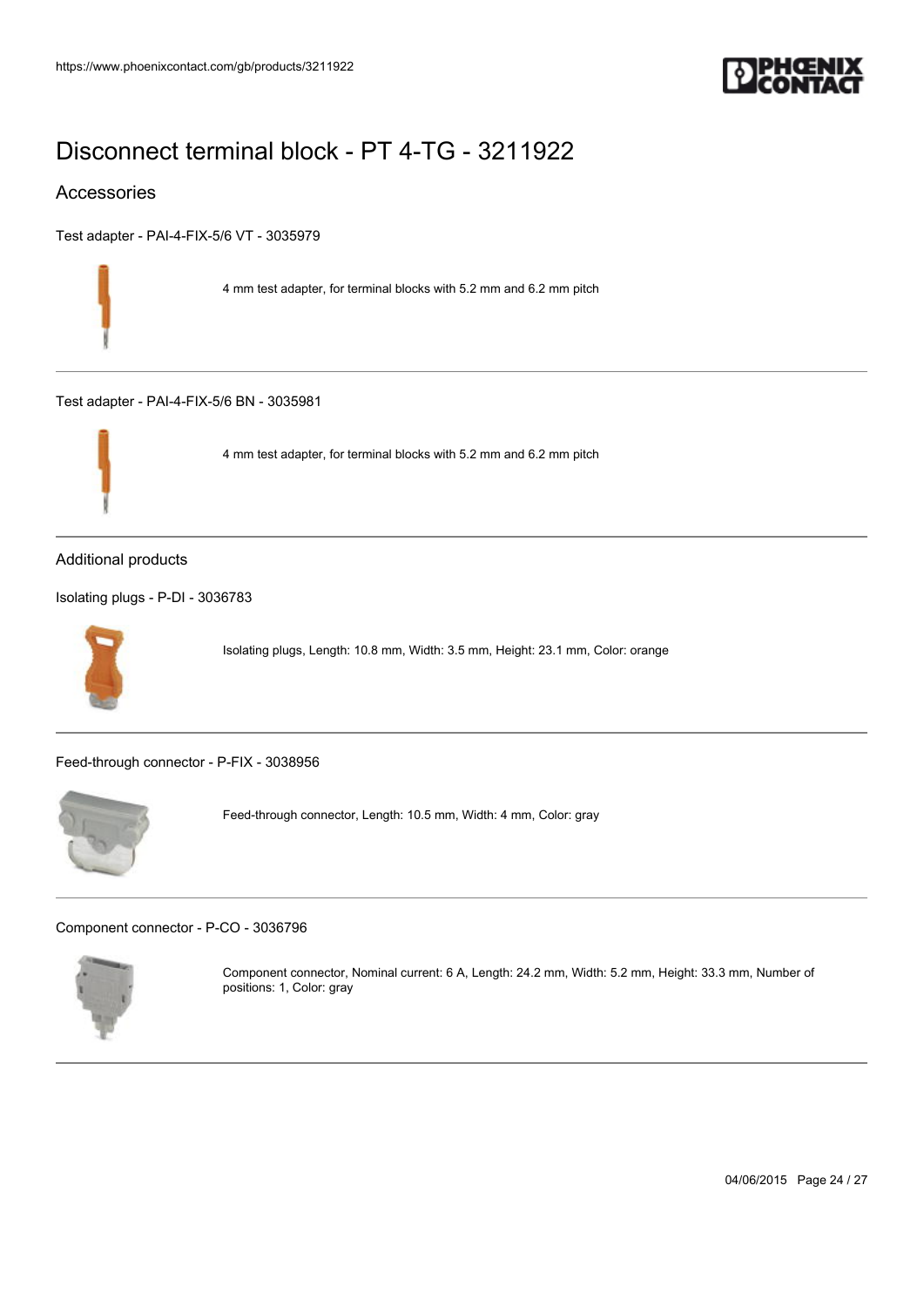

### Accessories

[Component connector - P-CO 1N4007/R-L - 3032457](https://www.phoenixcontact.com/gb/products/3032457)



Component connector, Length: 24.2 mm, Width: 5.2 mm, Height: 33.3 mm, Number of positions: 1, Color: gray

[Component connector - P-CO 1N4007/L-R - 3032460](https://www.phoenixcontact.com/gb/products/3032460)



Component connector, Length: 24.2 mm, Width: 5.2 mm, Height: 33.3 mm, Number of positions: 1, Color: gray

[Fuse plug - P-FU 5X20 - 3036806](https://www.phoenixcontact.com/gb/products/3036806)



Fuse plug, Nominal current: 6.3 A, Length: 28 mm, Width: 6.2 mm, Height: 25 mm, Color: black

[Fuse plug - P-FU 5X20 LED 24 - 3036819](https://www.phoenixcontact.com/gb/products/3036819)



Fuse plug, Nominal current: 6.3 A, Width: 6.2 mm, Fuse type: G / 5 x 20, Fuse type: Glass, Color: black

[Fuse plug - P-FU 5X20 LED 60 - 3036822](https://www.phoenixcontact.com/gb/products/3036822)



Fuse plug, Nominal current: 6.3 A, Width: 6.2 mm, Fuse type: G / 5 x 20, Fuse type: Glass, Color: black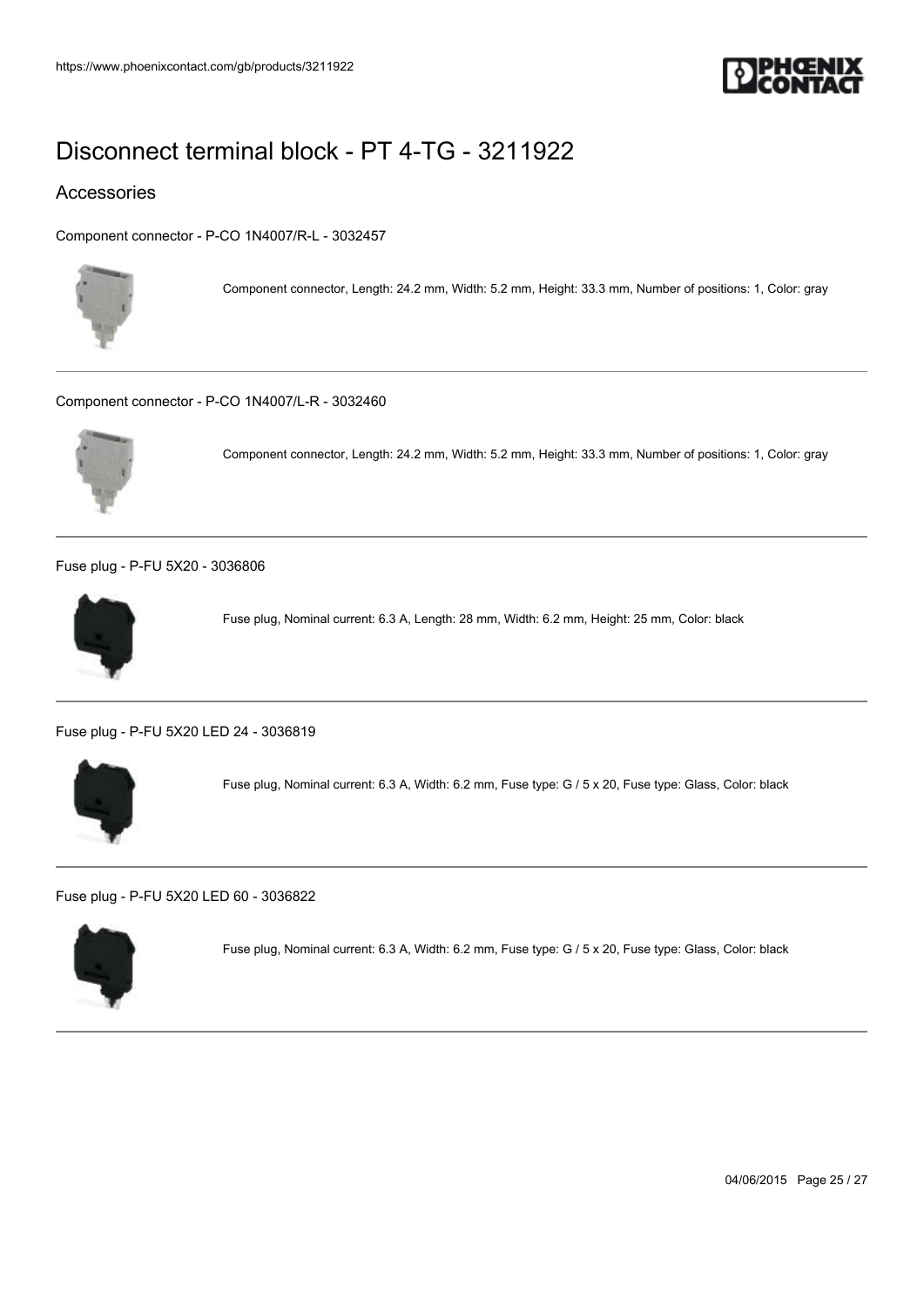

### Accessories

[Fuse plug - P-FU 5X20 LA 250 - 3036835](https://www.phoenixcontact.com/gb/products/3036835)



Fuse plug, Nominal current: 6.3 A, Width: 6.2 mm, Fuse type: G / 5 x 20, Fuse type: Glass, Color: black

#### [Fuse plug - P-FU 6,3X32 - 3046498](https://www.phoenixcontact.com/gb/products/3046498)



Fuse plug, Nominal current: 10 A, Length: 40 mm, Width: 8.2 mm, Height: 27 mm, Color: black

[Fuse plug - P-FU 6,3X32 LED 24 - 3046508](https://www.phoenixcontact.com/gb/products/3046508)



Fuse plug, Nominal current: 10 A, Width: 8.2 mm, Fuse type: G / 6,3 x 32, Fuse type: Glass, Color: black

[Fuse plug - P-FU 6,3X32 LED 60 - 3046511](https://www.phoenixcontact.com/gb/products/3046511)



Fuse plug, Nominal current: 10 A, Width: 8.2 mm, Fuse type: G / 6,3 x 32, Fuse type: Glass, Color: black

[Fuse plug - P-FU 6,3X32 LA 250 - 3046524](https://www.phoenixcontact.com/gb/products/3046524)



Fuse plug, Nominal current: 10 A, Width: 8.2 mm, Fuse type: G / 6,3 x 32, Fuse type: Glass, Color: black

### Drawings

Circuit diagram

 $0 \rightarrow 1$   $K_0$